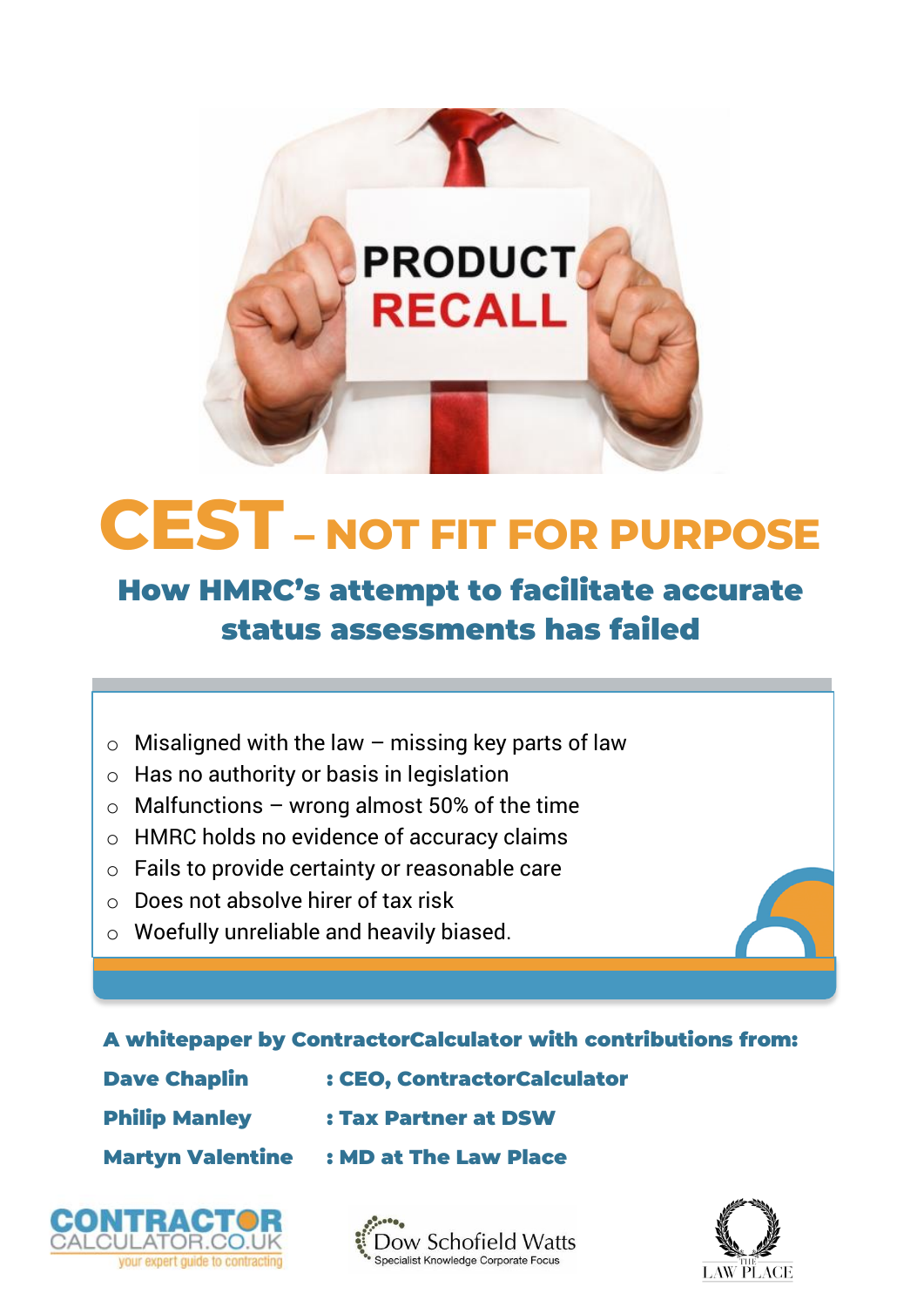# **Executive Summary**

## **The danger of CEST**

CEST is a digital tool that was released by HMRC in March 2016 that is designed to assess the employment status of flexible workers who work off-payroll. In July 2018, the results of an 18 month investigation by ContractorCalculator containing over 1000 pages of evidence revealed that CEST malfunctions and gives the wrong answer almost half the time.

An ex-HMRC tax investigation expert has shown that users cannot rely on CEST for tax certainty, due to the fact that using it does not constitute 'reasonable care' under the Taxes Management Act 1970.

## **The damaging consequences of CEST**

The consequences of using CEST are:

- Any hirer who used the tool and passed that information to the agency (the fee-payer) has not passed the tax risk to the agency and retains it. The public sector could now be holding a massive tax risk because they did not conduct reasonable care.
- Any agencies who correctly re-assess contractors as outside IR35 after an 'IR35 applies' CEST result is handed to them should carry no tax risk for correcting the position.
- Contractors can refuse any CEST-based decision on the basis that it does not constitute reasonable care under section 61T(6)(c) of the off-payroll legislation and can instead seek an alternative assessment.
- CEST should be withdrawn as it does not provide the tax certainty necessary for tax payers to avoid potential discovery assessments by HMRC for the last 10 years, under Section 29(4) of the Taxes Management Act (TMA) 1970.
- HMRC tax inspectors can cast aside any CEST judgment and open investigations on tax payers for the last 10 years, removing any tax certainty for tax payers.

"By failing to acknowledge CEST's failings and continuing to promote this tool, HMRC demonstrates an abuse of power. Thousands of tax payers are being incorrectly taxed because of HMRC's lack of duty of care to ensure tax payers are subject to the correct amount of tax. CEST is a failed experiment, causing harm to the contingent workforce and the flexible labour market, and must be retired." – Dave Chaplin.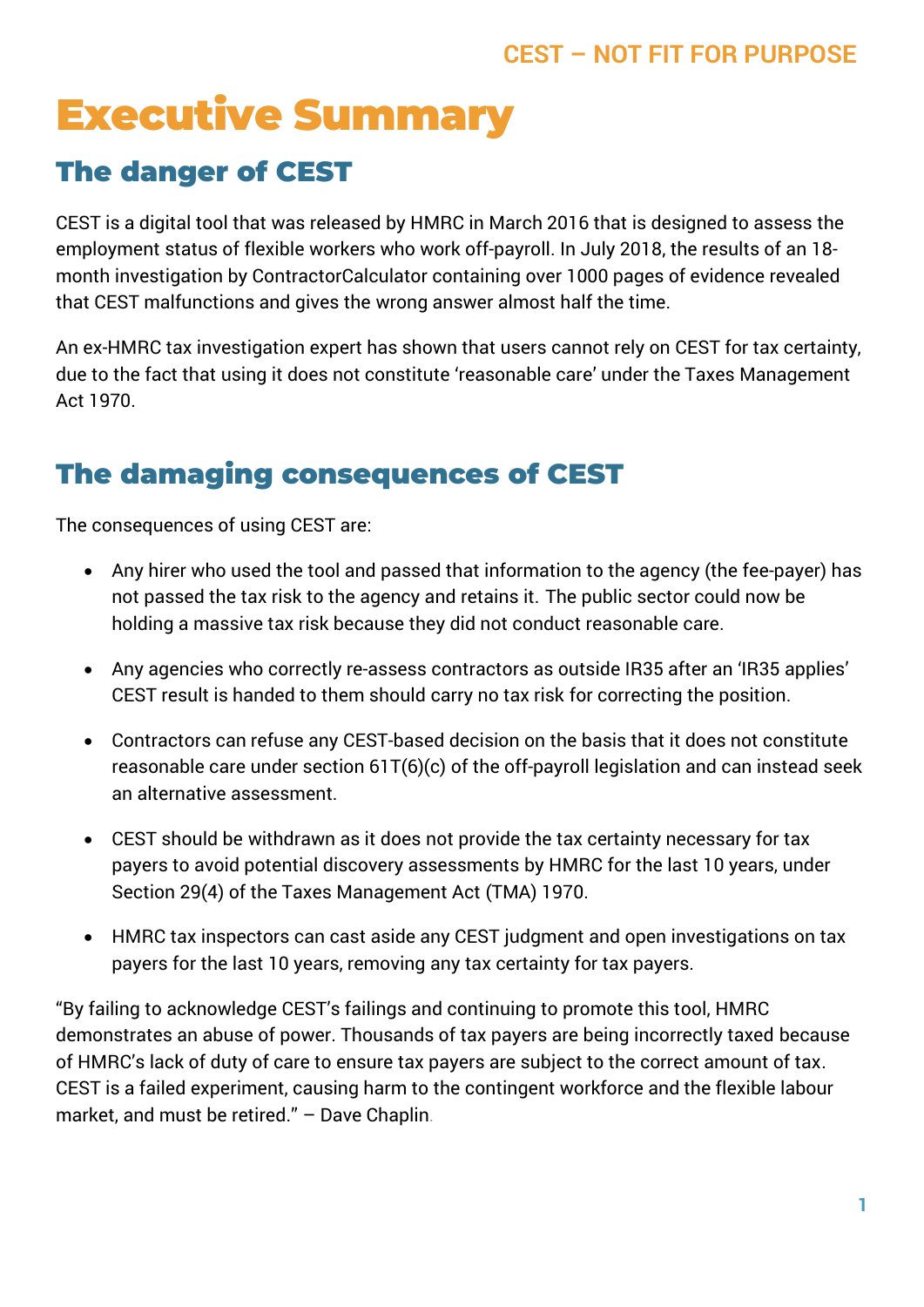# **Off-payroll, IR35 and CEST**

## **What is Off-Payroll and IR35?**

The new Off-payroll tax legislation introduced in Chapter 10 of the Finance Bill 2017currently only applies to the public sector, where it replaced the Intermediaries Legislation (IR35) that was enacted in April 2000. Like the original IR35, Off-payroll is designed to counter tax avoidance by identifying and targeting 'deemed employees'. These are limited company contractors whose working relationship with their client would be considered one of employment if they didn't work through an intermediary through their limited company.

An engagement which is deemed as employment is subject to higher taxes; the majority of which (approximately 84%), is payable by the hirer through employer's National Insurance Contributions (NICs) of 13.8% and the Apprenticeship Levy of 0.5%. Both of these are due on top of the rate, or 'deemed direct payment' paid to the contractor. The payment made to the contractor must then be treated as employment income, meaning a slight increase in taxes for the contractor compared to what they previously paid when working through their company.

Before Chapter 10, IR35 was solely the contractor's concern, but the changes now mean more costs for all involved. The key change is that the hirer is legally responsible for assessing the "IR35 status" of its contractors.

HMRC seems intent on extending the reforms into the private sector, possibly as early as 2019, meaning IR35 and Off-payroll is now a problem for everyone.

# **What is Check Employment Status for Tax (CEST)?**

Check Employment Status for Tax, (CEST)is an online tool released by HMRC in March 2017 to provide guidance for firms looking to make status assessments.

Its accuracy is questionable because it omits fundamental areas of key case law and has been shown to have given incorrect decisions to many existing IR35 court cases. As a result, stakeholders and contractors have labelled it as unfit-for-purpose. A near 18-month long investigation by ContractorCalculator, involving comprehensive rigorous testing and evidence of over 1000 pages, concluded that CEST is woefully unreliable and heavily biased.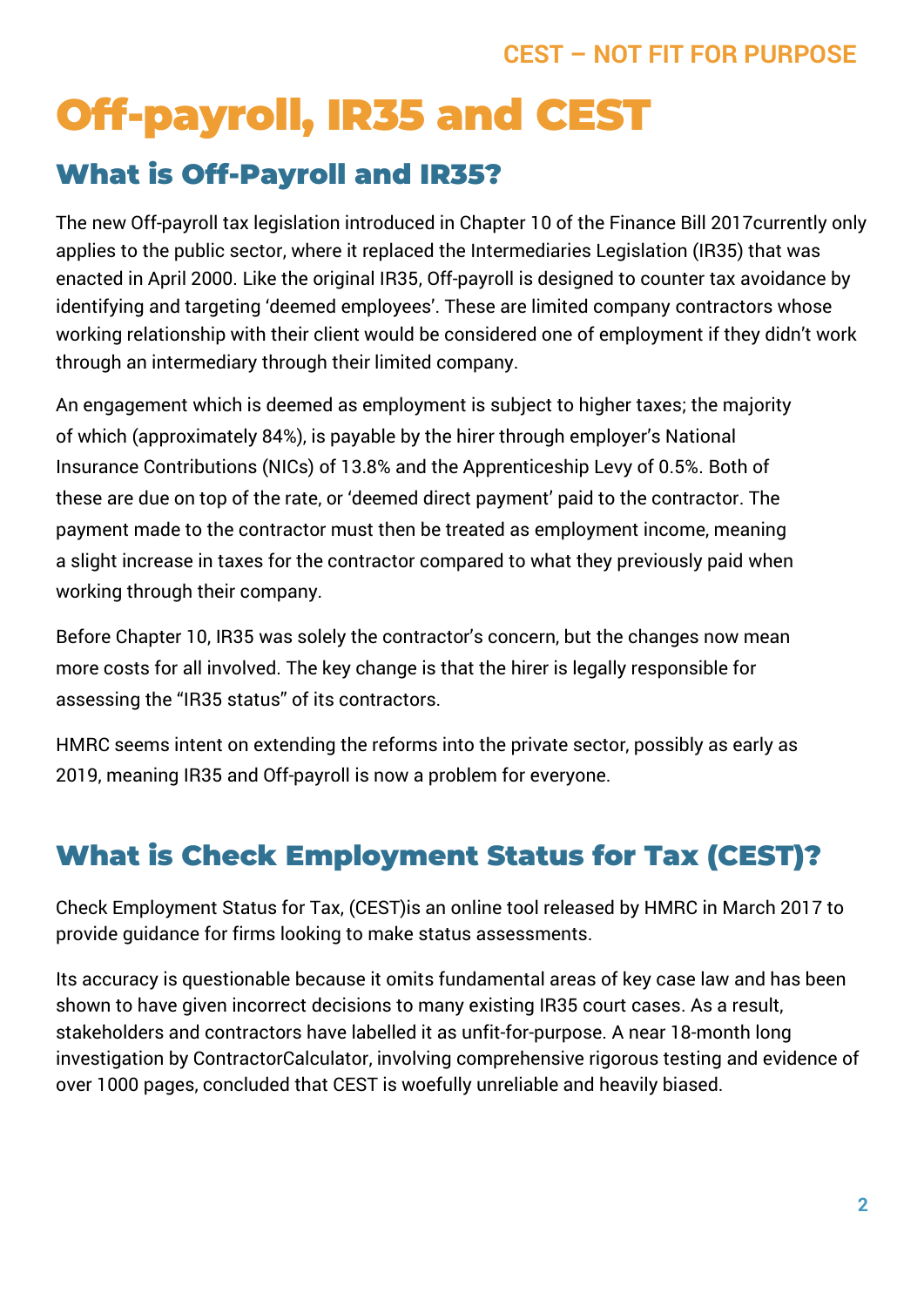# **How CEST works**

## **By Dave Chaplin**

CEST uses a four-rooms approach followed by a final judgment. If you obtain a pass ('IR35 does not apply') in one 'room' you do not proceed to the next and you can only get a pass in the first three.

HMRC has engineered CEST tool to pass contractors only in cases of absolute certainty. If you don't provide specific answers to certain questions, you won't pass. HMRC is trying to enforce its flawed take on employment case law with this tool.

The short and simple CEST questionnaire consists of four sections:

- 1. Personal service
- 2. Control
- 3. Financial risk
- 4. Part and parcel.

The user is guided through these sections sequentially. If HMRC decides that the user clearly passes either section one, two or three, it will skip the remainder of the questions and provide an immediate determination.

If the user makes it to the fourth section on Part and Parcel, it is not possible to pass and the only two possible outcomes are:

- IR35 applies; or
- Unable to determine status.

The questions are multiple choice, but legitimate answers that many outside-IR35 contractors could give won't yield a pass. Many of the questions are vague, while the answers are rarely as black and white as HMRC expects



And, despite HMRC claiming it will stand by the results of the tool, it has no legal authority to stake this claim; it can simply discard the results and has already been shown to do so in tax investigations.

In other words, a pass from CEST does not count for anything.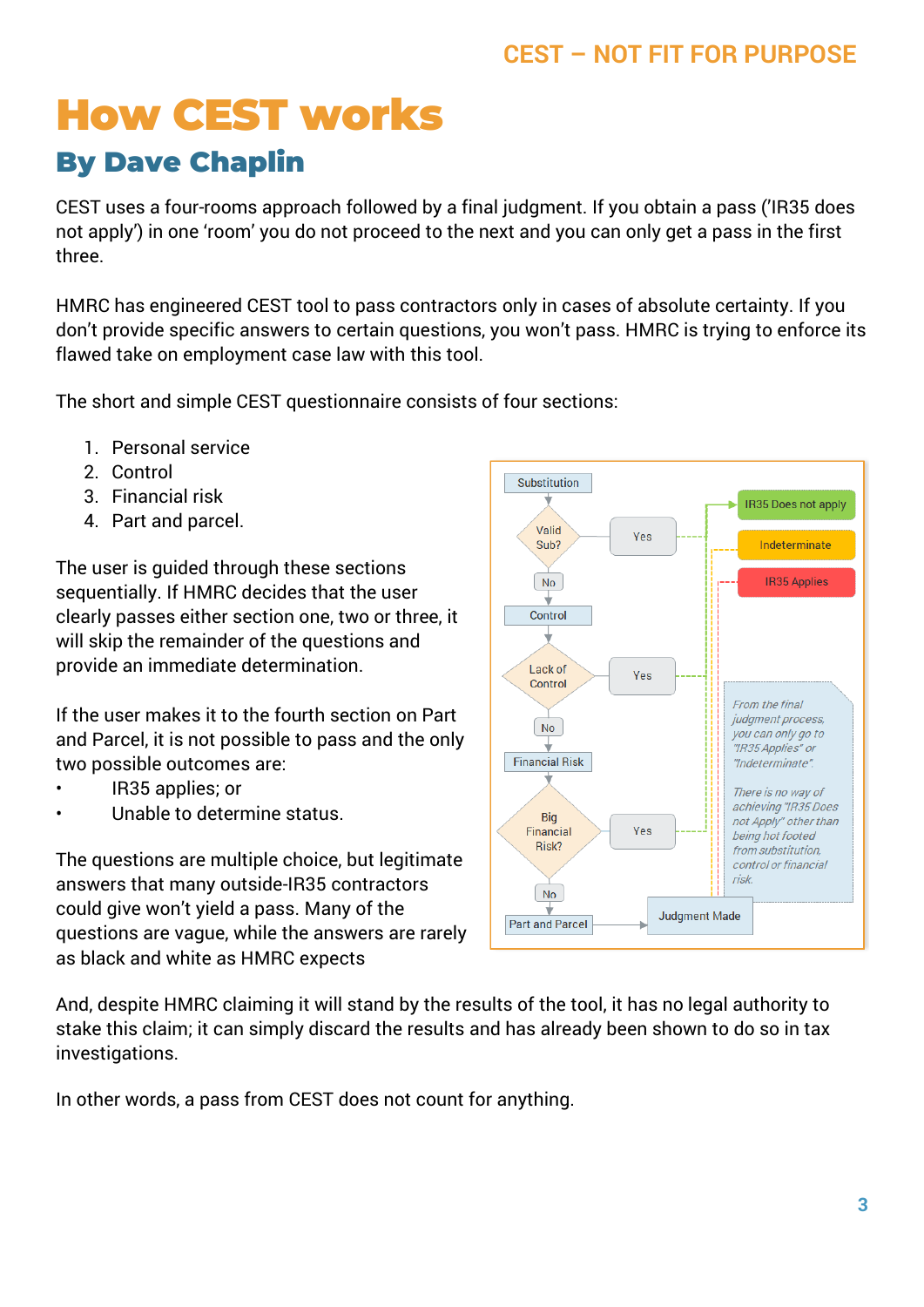# **10 key CEST failings**

## **ContractorCalculator's 18-month investigation**

Though HMRC continues to champion CEST, an 18-month investigation into the tool by ContractorCalculator has uncovered numerous shortcomings and inconsistencies, proving that CEST is not fit for purpose. These findings range from faulty processes and the omission of key employment status factors to an evident lack of testing during development. Below, we share ten areas in which, through CEST, HMRC has failed taxpayers.

#### **1: HMRC holds no evidence that the tool is accurate**

In a February 2018 Freedom of Information (FOI) request response to ContractorCalculator, [HMRC conceded that it holds no detailed testing evidence](https://www.contractorcalculator.co.uk/hmrc_holds_detailed_evidence_prove_cest_540010_news.aspx) to support its claims regarding CEST's accuracy. HMRC ultimately provided ContractorCalculator with a list of 24 employment status cases which it claimed CEST was tested against, but again provided no supporting documentation proving how the tool reached these outcomes.

#### **2: It malfunctions, is hopelessly unreliable and biased**

ContractorCalculator conducted a [rigorous re-testing of CEST against the 24 cases,](https://www.contractorcalculator.co.uk/cest_exposed_hopelessly_unreliable_hmrcs_foi_543610_news.aspx) which found that the tool returned a flawed assessment 42% of the time. In seven cases, CEST would return the wrong outcome, while, in another three, it would return the right outcome but for the wrong reasons. The analysis also concluded that CEST was geared towards returning an 'inside IR35' outcome, proving that it is not fit for purpose.

#### **3: It does not align with how judges consider employment status**

Case law requires that judges determine employment status by considering the accumulation of detail regarding an individual's working arrangement. However, [CEST considers just four](https://www.contractorcalculator.co.uk/how_ir35_pass_hmrc_status_tool.aspx)  [elements of law](https://www.contractorcalculator.co.uk/how_ir35_pass_hmrc_status_tool.aspx), all in isolation from each other, meaning a contractor's assessment could be determined by as little as one employment status factor. [Experts have slammed the logic](https://www.contractorcalculator.co.uk/experts_slam_logic_underlying_hmrc_ir35_tool_535010_news.aspx)  [underlying the tool,](https://www.contractorcalculator.co.uk/experts_slam_logic_underlying_hmrc_ir35_tool_535010_news.aspx) and warn that its results easily manipulated results leave users at risk.

#### **4: It has no basis in law and does not align with the law**

CEST's failure to consider all elements of employment case law alongside each other has led experts to dismiss the tool as having [no basis in law.](https://www.contractorcalculator.co.uk/hmrc_ess_tool_has_legal_authority_ir35_533910_news.aspx) As a result, it would make for a feeble defence in the event of a tax investigation. HMRC is aware of this and has been known to challenge assessments carried out using CEST, placing its users at serious risk of tax penalties and interest.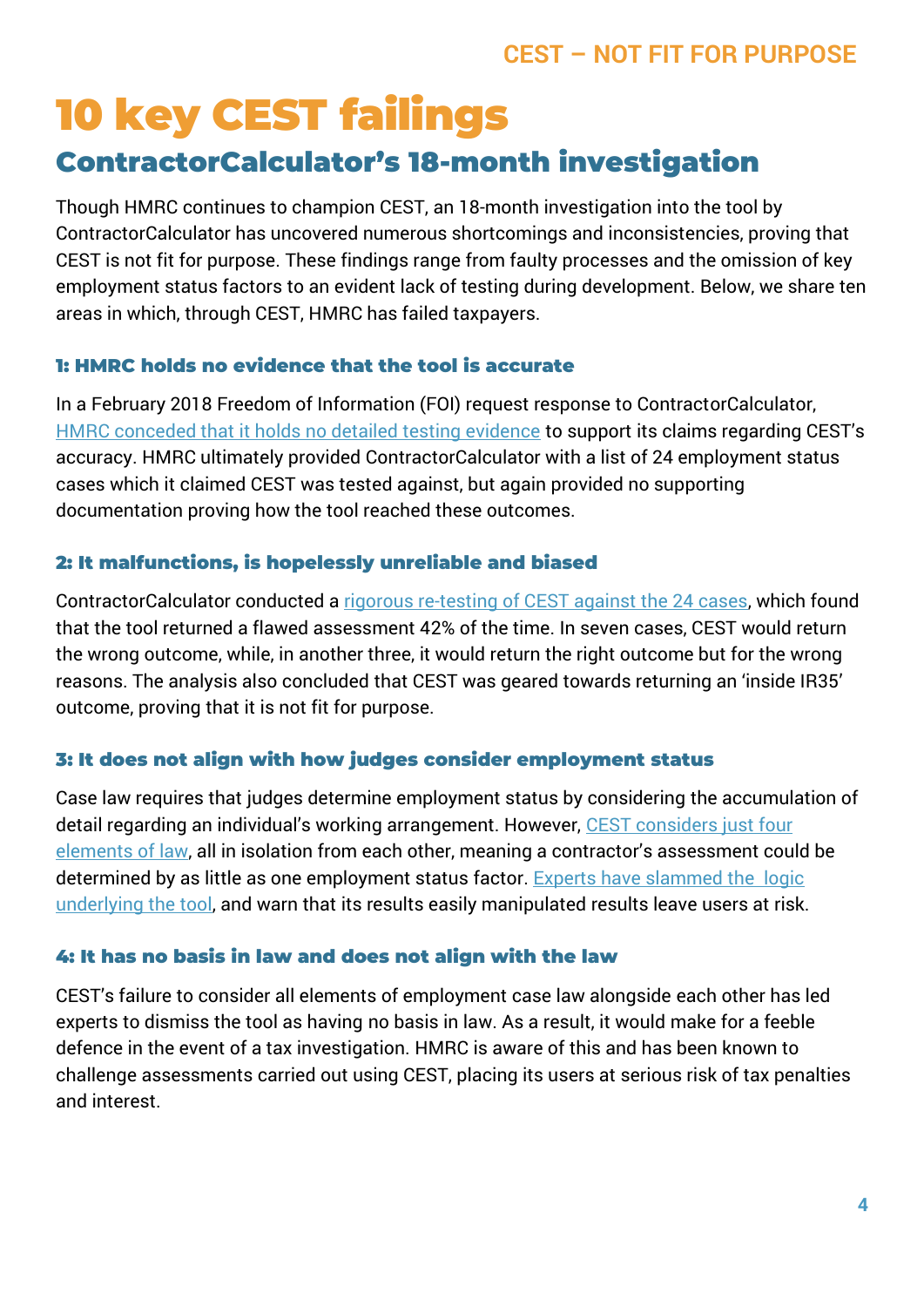#### **5: It only asks a fraction of the questions usually posed during an HMRC inquiry**

When conducting an IR35 enquiry, an HMRC inspector will typically ask at least 50 questions of a contractor, and often in excess of 100. [CEST only asks a maximum of 16 questions,](https://www.contractorcalculator.co.uk/cest_fraction_questions_hmrc_inquiry_543410_news.aspx) and may even return a status assessment based on answers provided to just four questions.

#### **6: HMRC purposely omitted key elements of status law**

HMRC purposefully ignored key elements of employment case law when developing CEST, including mutuality of obligation (MOO). When challenged, HMRC stated it **believed MOO** to be [present in all public sector engagements;](https://www.contractorcalculator.co.uk/hmrc_key_ir35_case_law_cest_tool_537610_news.aspx) a flawed assumption which it has used to [influence the](https://www.contractorcalculator.co.uk/hmrc_misled_chancellor_treasury_payroll_tax_ir35_542110_news.aspx)  [Treasury and the Chancellor.](https://www.contractorcalculator.co.uk/hmrc_misled_chancellor_treasury_payroll_tax_ir35_542110_news.aspx) In spite of damning [assessments from employment status](https://www.contractorcalculator.co.uk/latest_contractor_ir35_tribunal_win_cest_flawed_541510_news.aspx)  [specialists](https://www.contractorcalculator.co.uk/latest_contractor_ir35_tribunal_win_cest_flawed_541510_news.aspx) and strong [opposition from IR35 Forum members,](https://www.contractorcalculator.co.uk/hmrc_dismisses_ir35_forums_members_views_543010_news.aspx) HMRC maintains its stance. Recent tribunal cases, which have hinged on MOO, have reinforced HMRC's error of judgement, with one case even showing that **HMRC** knew CEST was misaligned with the law upon launch.

#### **7: It does not provide legal certainty and fails to provide 'reasonable care'**

The Off-Payroll legislation requires hirers take 'reasonable care' when assessing status. An examination of the case law and HMRC's own guidance by former HMRC inspector Philip Manley concluded that using CEST falls short of reasonable care is unable to provide legal certainty.

#### **8: The tool had no formal testing within Government Digital Services**

Despite being used to determine the tax status of thousands of contractors, HMRC and Government Digital Services (GDS) agreed that CEST didn't require a formal service assessment. This was [revealed to ContractorCalculator in a June 2018 FOI response](https://www.contractorcalculator.co.uk/cest_formally_assessed_governments_standards_foi_543810_news.aspx) by the Cabinet Office and shows that CEST likely doesn't even meet the standards set out by GDS.

#### **9: Surveys indicate the market has little or no confidence in the tool**

CEST's multiple flaws and dubious outcomes have resulted in widespread mistrust of the tool. In March 2018, it was revealed at a select committee that CEST deemed 97% of people within the [BBC to be caught by IR35.](https://www.contractorcalculator.co.uk/bbc_pay_fiasco_highlights_mess_public_sector_ir35_539610_news.aspx) A [recent survey of more than 2,000 contractors](https://www.contractorcalculator.co.uk/business_disruption_payroll_tax_private_sector_542510_news.aspx) by ContractorCalculator found that 79% don't believe CEST can be trusted to provide accurate results and 75% claimed they would always seek an alternative assessment.

#### **10: Its results aren't aligned with market experience**

Following intervention by the ICO, HMRC disclosed to ContractorCalculator its [figures detailing](https://www.contractorcalculator.co.uk/hmrcs_cest_figures_wrongful_tax_treatment_540410_news.aspx)  [the results issued by CEST.](https://www.contractorcalculator.co.uk/hmrcs_cest_figures_wrongful_tax_treatment_540410_news.aspx) These showed that 54% of CEST assessments resulted in a pass, in sharp contrast to market experience, with thousands of contractors having been forced to work inside IR35 due to blanket assessments by hirers, proving that many aren't receiving fair tax treatment.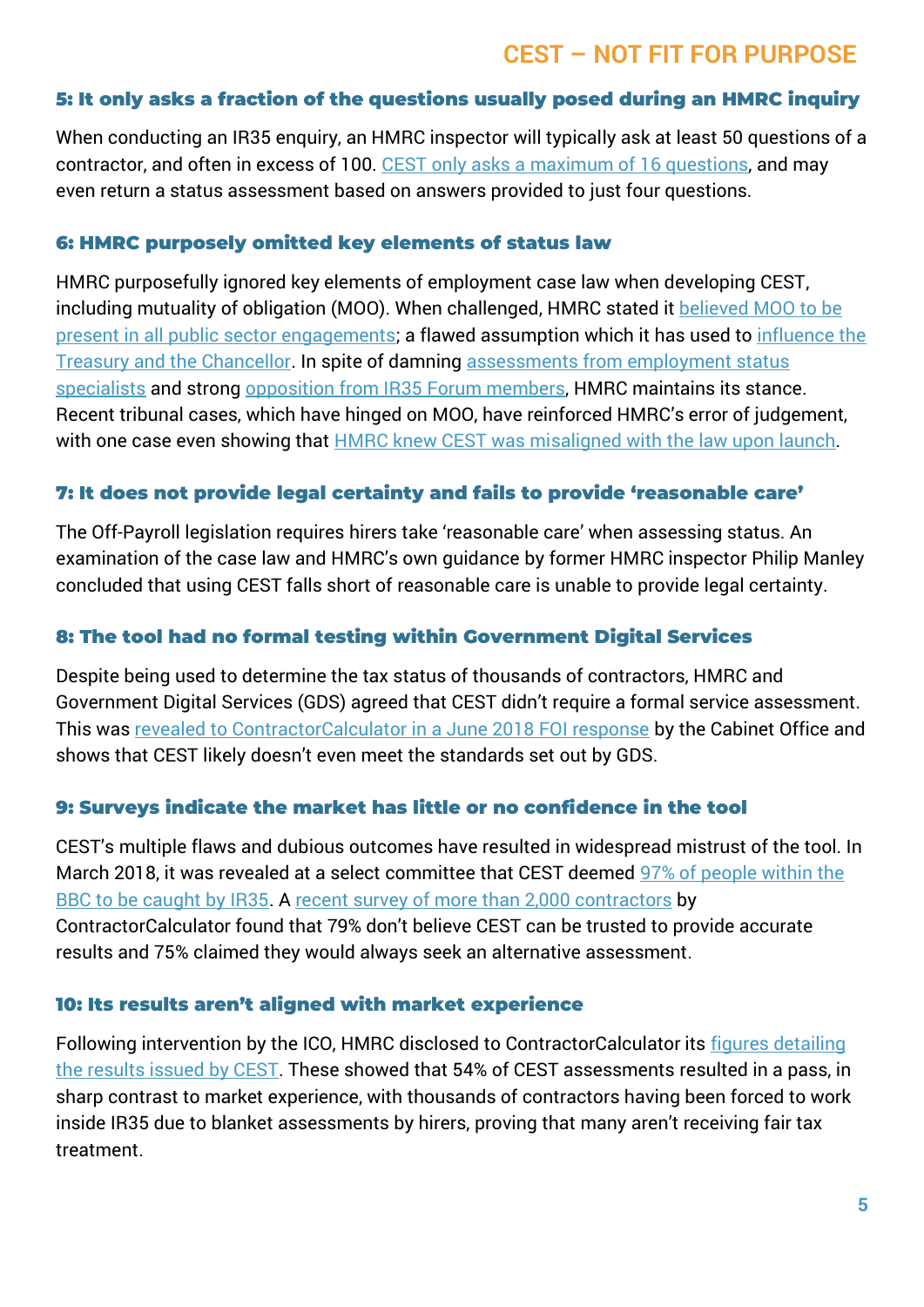# **CEST tool has no legal authority on employment status**

## **By Martyn Valentine, director of employment specialists, The Law Place**

HMRC's Check Employment Status for Tax (CEST) tool holds no legal authority on employment status. Its flawed processes, failure to consider all aspects of an individual's working practices, and the complete omission of important aspects of employment



case law are all decisive factors demonstrating why any assessment conducted by CEST couldn't be considered legally binding.

Though it may encourage public authorities and agencies to adopt CEST as their assessment tool, HMRC has been known to challenge assessments conducted using the tool, especially as it is not bound by the results. Given CEST's failure to align with employment law, its use would make for a flimsy defence in court.

No tool used to assess employment status can be legally binding without primary legislation – and should be considered only advisory at best. However, making an employment status decision based on CEST would be tantamount to negligence, as it would fail to comply with the requirement to take 'reasonable care' (see page 10).

As a result, its adoption places a significant tax risk upon public authorities. Not all public authorities can employ teams of lawyers who can assess employment status accurately, but the use of CEST would be a fool's errand.

# **CEST fails to see the bigger picture**

To reach an accurate determination over an individual's employment status, a First-tier tribunal judge would consider *Hall v Lorimer* [\[1993\] EWCA Civ 25,](http://www.bailii.org/ew/cases/EWCA/Civ/1993/25.html) one of the fundamental employment status cases, and adopt the approach set out in Mummery J's framework:

"In order to decide whether a person carries on business on his own account, it is necessary to consider many different aspects of that person's work activity. This is not a mechanical exercise of running through items on a checklist to see whether they are present in, or absent from, a given situation. The object of the exercise is to paint a picture from the accumulation of detail.

"The overall effect can only be appreciated by standing back from the detailed picture, viewing it from a distance and only then making an informed, considered and qualitative appreciation of the whole."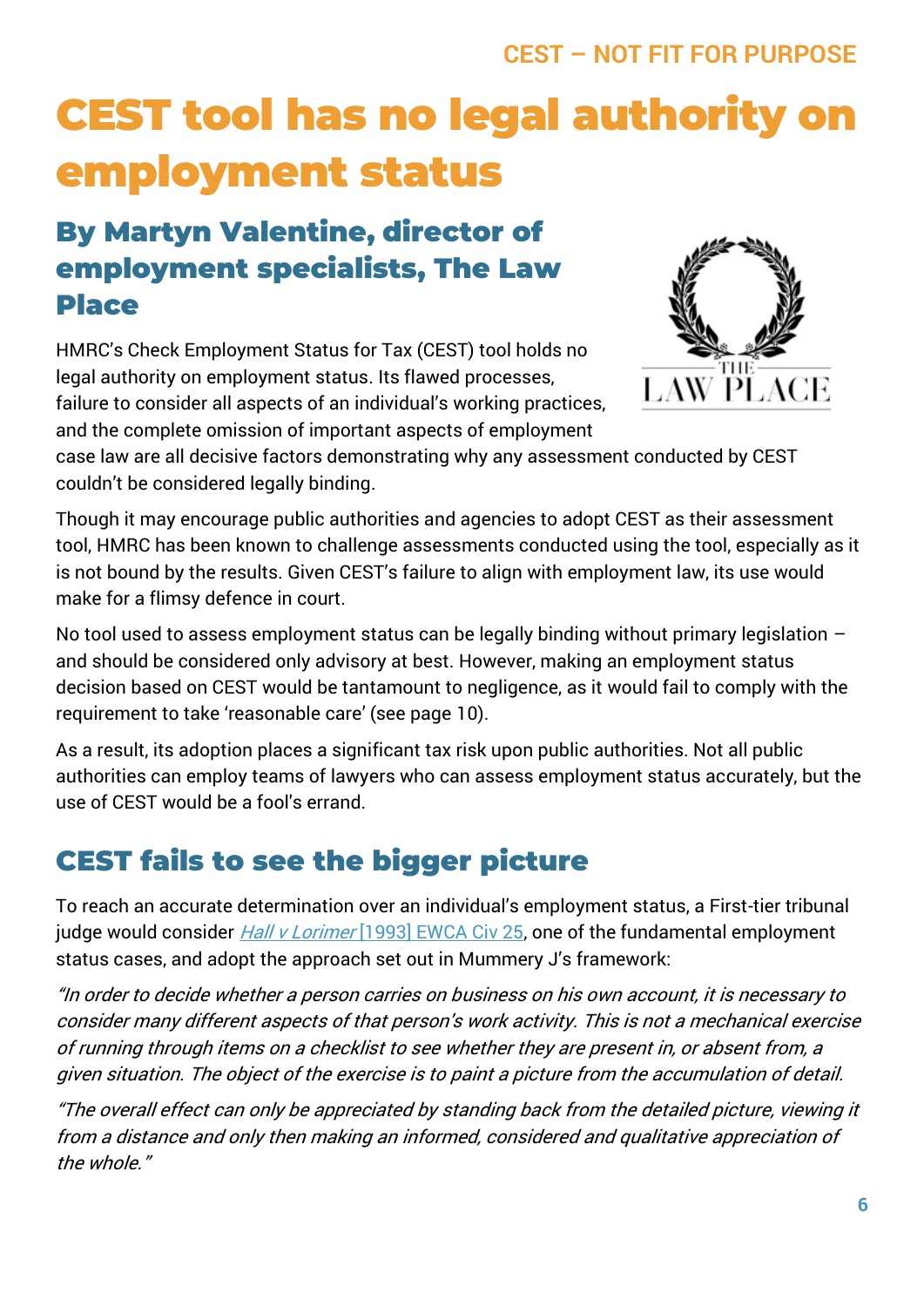CEST's processes are akin to the checklist approach that Nolan advises against. Whereas a judge is required to make a decision based on the accumulation of detail, CEST arrives at a conclusion based on the presence or absence of a single factor, such as substitution.

For example, a contractor could receive a pass from CEST simply by stating that they are able to provide a substitute, having answered just four questions. Similarly, they could fail if they were unable to demonstrate a clear lack of personal service and control, and fail to prove that they bear financial risk, in just a few set questions.

Whether CEST even considers certain factors, which should always be accounted for in any case, is conditional on how previous questions have been answered. By determining a contractor's status based on answers to a brief questionnaire, CEST fails to see the overall picture, and subsequently would be disregarded in court.

As per Nolan LJ in Hall v Lorimer. "in cases of this sort there is no single path to a correct decision", so it is abundantly clear that CEST is fundamentally and irreparably flawed.

# **Why doesn't CEST consider mutuality of obligation?**

In determining an individual's employment status, CEST briefly considers a maximum of four IR35 factors:

- Personal service/substitution
- Control
- Financial risk
- Part and parcel.

There are many glaring omissions from this list. The tool fails to consider factors such as whether the contractor has other concurrent clients, and if they are considered to be in business on their own account. However, most notable is CEST's failure to consider mutuality of obligation (MOO), which is one of the three key tests of employment.

HMRC has suggested that the use of CEST implies that MOO has already been established. HMRC's published interpretation is that MOO is present in any instance where a contract has been agreed.

Regardless of the sector, there's generally a degree of MOO in a contract, evidenced by the obligation placed on the individual to provide a service to the client, and an equal obligation on the client to pay for work done. For example, where a solicitor is instructed to sell a house for a client.

However, that isn't to say that all contractors are subject to the degree of MOO that gives rise to a contract of employment. It is a matter of settled law that, in the absence of an ongoing obligation to provide work, the minimum degree of MOO for a contract of employment has not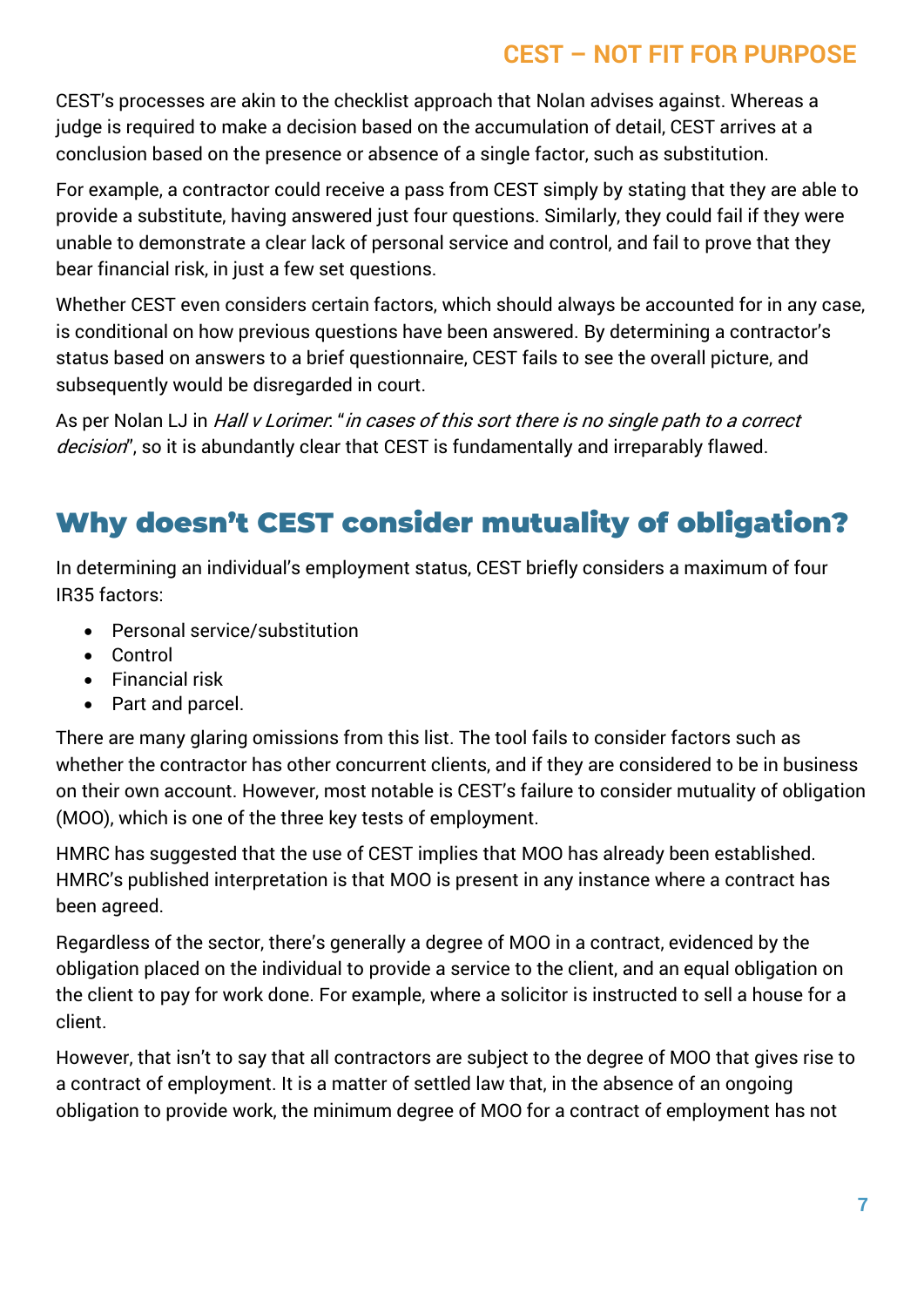been established. For example, a solicitor instructed solely to sell a house for a client does not expect to be employed by that client on an ongoing basis.

This was reinforced as recently as last year, durin[g Armitage Technical Design Services Ltd v](https://www.contractorcalculator.co.uk/docs/IR35-Armitage-Technical-Design.pdf)  [HMRC \[2017\],](https://www.contractorcalculator.co.uk/docs/IR35-Armitage-Technical-Design.pdf) where the judge stated: "The mere offer and acceptance of a piece of work does not amount to mutuality of obligations in the context of employment status."

MOO exists in any employment relationship, but in many cases can't be considered present in a contractor engagement, which will often terminate upon the completion of a pre-defined project. HMRC's refusal to acknowledge this is one of the key reasons why CEST lacks credibility from a legal standpoint.

## **How CEST's shortcomings affect its users**

Because CEST clearly doesn't produce results which align with judgments, it cannot be safely relied upon in the event of an inquiry, and possibly an appeal to the First-tier tribunal.

HMRC may be the architect of CEST, but it is public authority clients who assume a huge tax risk by making employment status decisions based solely on the outcome provided by the tool. HMRC has suggested that it will stand by the outcome determined by CEST but is already known to have challenged CEST assessments.

Given that the public authority client bears the tax liability in instances where they are found not to have taken 'reasonable care' (a criterion that CEST doesn't satisfy), it stands to reason that any investigation conducted by HMRC is likely to result in interest and penalties for those involved.

The only effective way to mitigate this tax risk is for public authority clients to adopt reasonable practices. This means refraining from using CEST and engaging independent expert assistance to ensure that the right measures are taken to reach an accurate IR35 assessment.

Martyn Valentine is an IR35 legal specialist and director of The Law Place, who has advised thousands of contractors on IR35 and has successfully defended many clients from HMRC in IR35 tribunals.

Martyn can be contacted at[: martyn@thelawplace.co.uk](mailto:martyn@thelawplace.co.uk)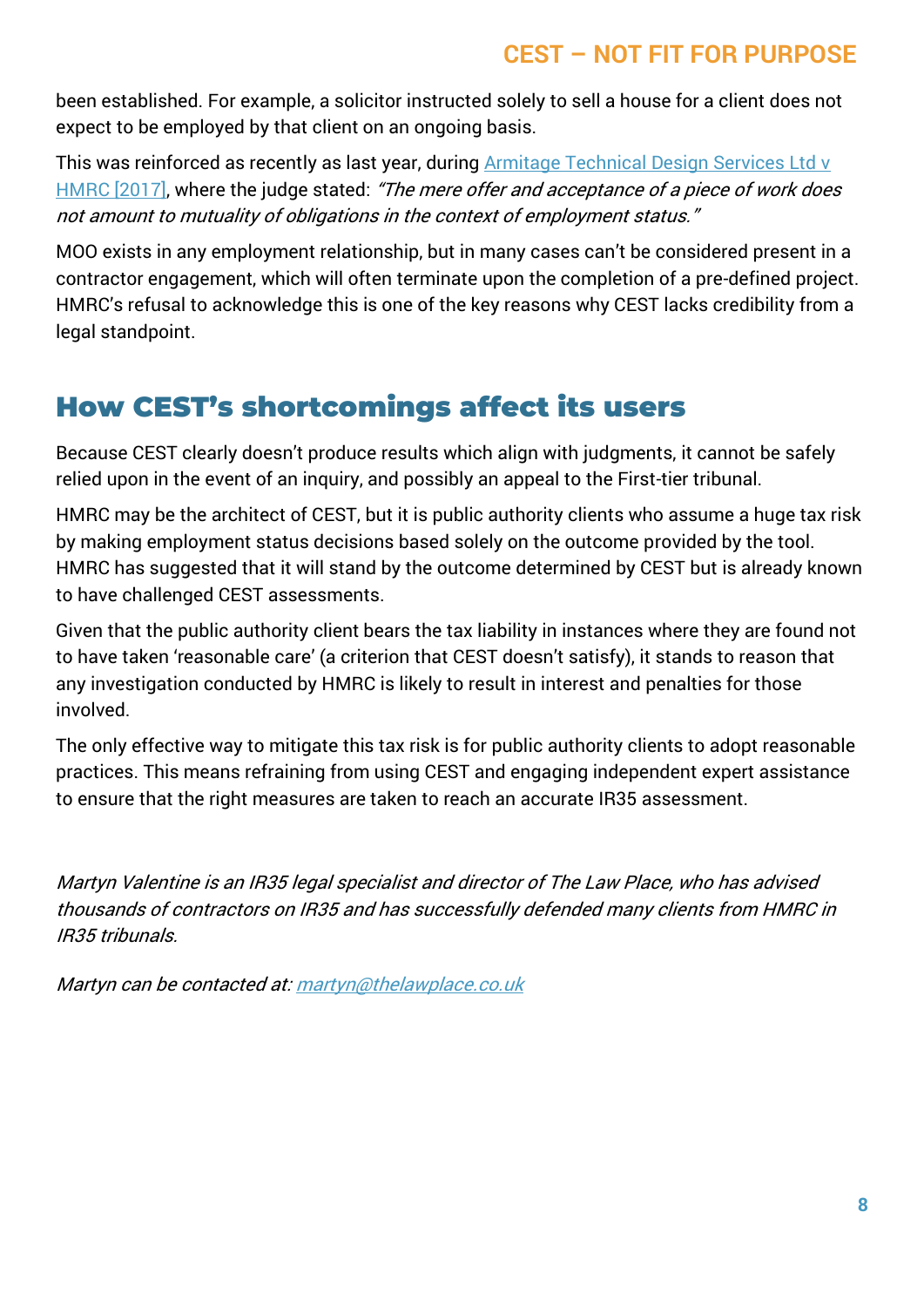# **Tax investigations, discovery assessments, certainty and reasonable care – an overview**

The concept of 'reasonable care', which Off-Payroll requires clients to exercise when conducting status assessments, will be a new concept to many. However, HMRC is very familiar with the term and regularly proves a lack of reasonable care when conducting tax investigations.

# **What is a discovery assessment?**

In any instance where HMRC receives an incomplete tax return, it is free to open a discovery assessment. This enables HMRC to examine the taxpayer's history for further discrepancies as far back as four years, according to Section 34(1) of HMRC's internal manual, [Self-Assessment:](https://www.gov.uk/hmrc-internal-manuals/self-assessment-legal-framework)  [the legal framework.](https://www.gov.uk/hmrc-internal-manuals/self-assessment-legal-framework)

Where a discrepancy is found to have resulted in a loss of tax, HMRC can extend an investigation by up to six years if it can prove that the loss of tax arose as a result of carelessness by the taxpayer or their advisor, or by 20 years if brought about deliberately.

# **HMRC investigations hinge on reasonable care**

In practice, for any error that leads to a loss of tax and where HMRC extends its investigation by six years, it will also impose a tax-geared penalty on the taxpayer for failure to take reasonable care.

Reasonable care remains an unfamiliar concept to the majority of taxpayers, but an honest mistake could see an individual become punishable under its definition. Though it is applied in a different context, the fact that HMRC is very active on this front should act as a warning to clients affected by the Off-Payroll legislation.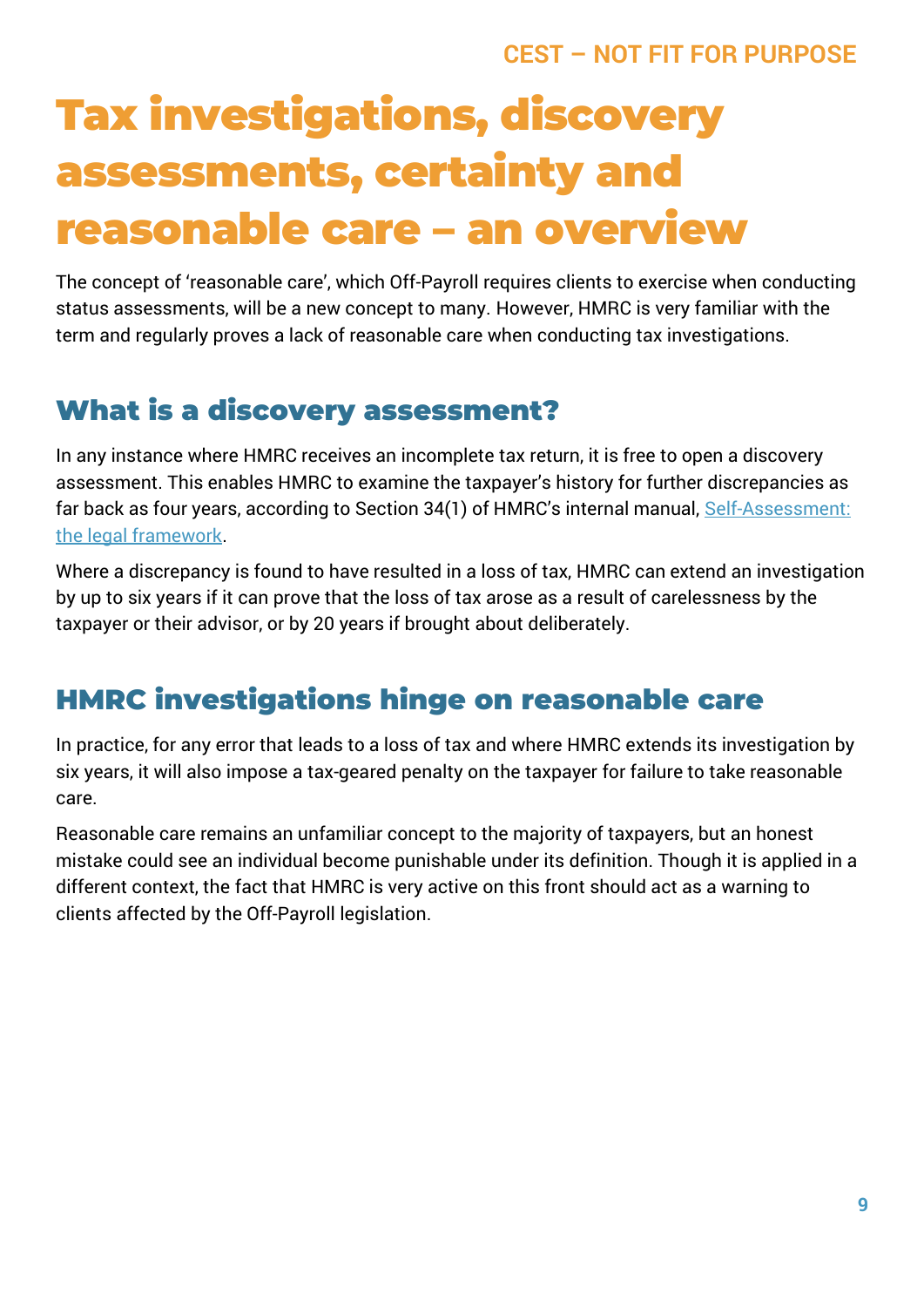# **Why using CEST does not provide tax certainty and does not constitute reasonable**

# **By Philip Manley, tax partner at Dow Schofield Watts, and former HMRC inspector**



A key requirement of the Off-Payroll legislation is that an end-client takes 'reasonable care' when assessing a contractor's employment status. Failure to comply with this clause, inserted into Chapter 10, Section 61T(6)(c) of the Income Tax (Earnings and Pensions) Act (ITEPA) 2003, shifts any potential tax liability onto the client.

There is no legal definition of reasonable care, but an examination of case law history, along with an analysis of HMRC's own guidance, shows that HMRC's Check Employment Status for Tax (CEST) tool falls a long way short of fulfilling this requirement.

As a result, CEST is unable to provide tax certainty, and use of the tool in assessing a contractor's employment status cannot be considered compliant with the legislation.

# **What is 'reasonable care'?**

Though there isn't a legal definition of reasonable care within tax legislation, the matter has been addressed in past tribunal cases.

In *Shakoor* (TC2208), the taxpayer failed to disclose the disposal of property within his tax return. HMRC raised a discovery assessment and imposed a penalty. The taxpayer appealed against the penalty on the basis that he had followed the advice of his agent, whom he argued had told him the disposal was exempt.

The tribunal considered an earlier case, which stated:

"If the advice of a professional such as an accountant was negligent, that ought not to be imputed to the taxpayer. The question is whether the taxpayer is negligent. The tribunal found that the accountant's advice was obviously wrong and that the taxpayer realised, or ought to have realised, that it was obviously wrong or so likely to be wrong that further explanation or justification was needed."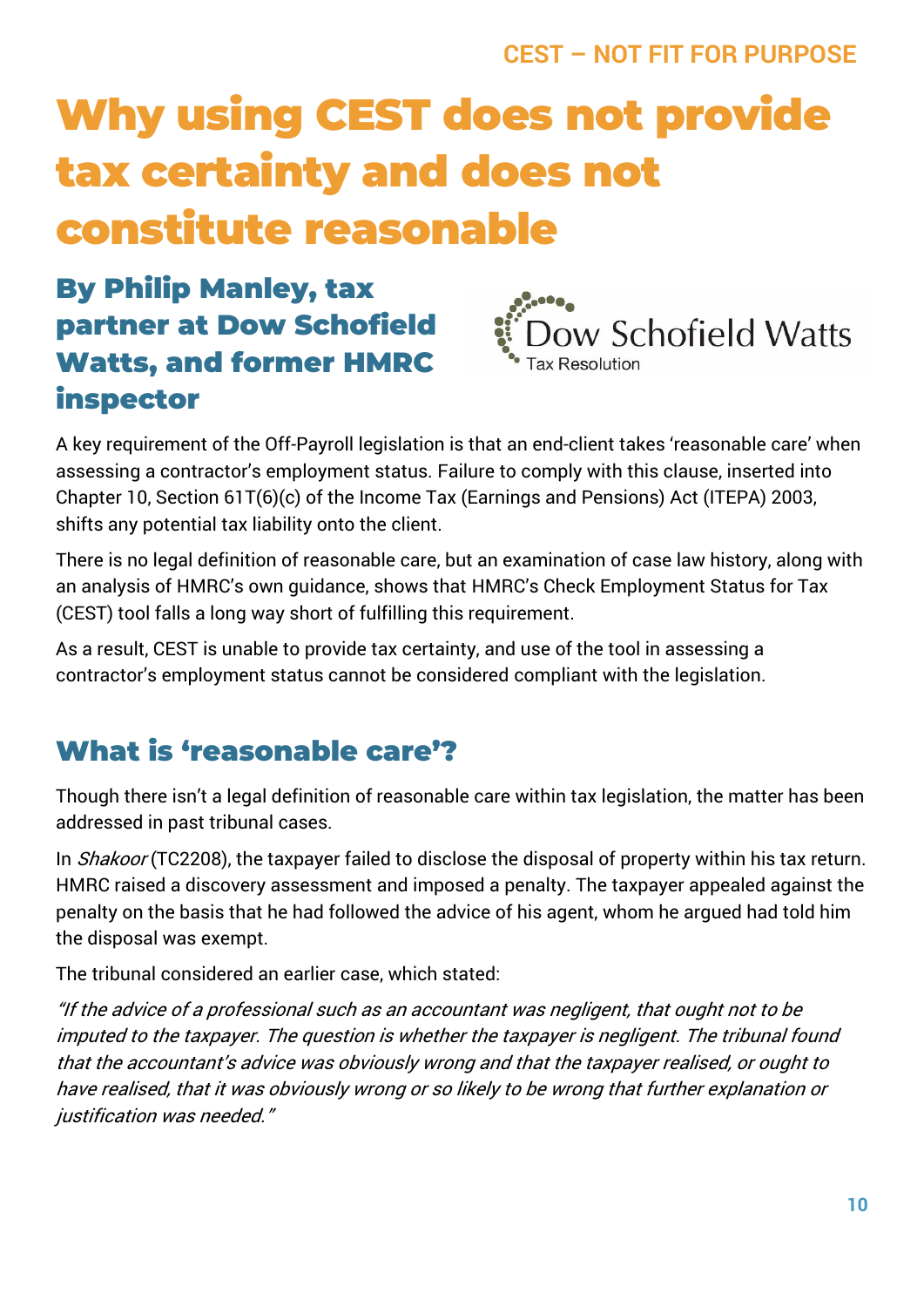The topic was also addressed by the First-tier Tribunal in Anderson (deceased) (TC206), where the Judge argued:

"The test to be applied, in my view, is to consider what a reasonable taxpayer, exercising reasonable diligence in the completion and submission of the return, would have done."

We can draw from this that, if a taxpayer knows (or reasonably should know) that the position that they are declaring to HMRC (whether through an agent or not) is incorrect, then they have failed to take reasonable care.

Failure to take reasonable care is also considered tantamount to negligence, which is defined by Baron Alderman in the 1856 case Blyth v Birmingham Waterworks Co. as:

"Negligence is the omission to do something which a reasonable man, guided upon those considerations which ordinarily regulate the conduct of human affairs would do or doing something which a prudent and reasonable man would not do."

This quote is still used to this day as it is effectively telling us to apply common sense.

## **How does HMRC determine reasonable care?**

Though the concept of reasonable care is vague, HMRC's apparent position on the matter suggests that even a minor misdemeanour can fall foul of the requirement.

Every year, HMRC enquires into thousands of tax returns completed by UK taxpayers. If there is an error leading to a loss of tax, HMRC will often apply a tax-geared penalty (via S97 and Schedule 24 of 2007 Finance Act – modified by s35 and Sch 10 of FA 2010) for failure to take reasonable care. This will apply in one of three circumstances where the outcome is a loss of tax:

- 1. Taxpayer makes a careless error (in providing information to HMRC)
- 2. When a third-party supplies information that is false or deliberately withholds information
- 3. When a taxpayer fails to notify HMRC that an assessment is too low.

HMRC's approach to reasonable care can also be deciphered from guidance within its [Compliance Handbook](https://www.gov.uk/hmrc-internal-manuals/compliance-handbook/ch81145), which provides numerous examples of what is considered 'careless'.

These include:

- Recurrent errors in VAT Returns: and
- Systems are not accurate enough to produce correct figures for the return.

HMRC concludes by stating: A repeated inaccuracy may, depending on the specific systems failures, be seen as at least a lack of reasonable care.

HMRC's own documentation tells us that if a system (or tool) is not fit for purpose but is used continually to submit a tax return, this will be considered careless behaviour. The use of the term 'at least' suggests that HMRC may even consider such an action to be a deliberate deception, which would incur higher penalties.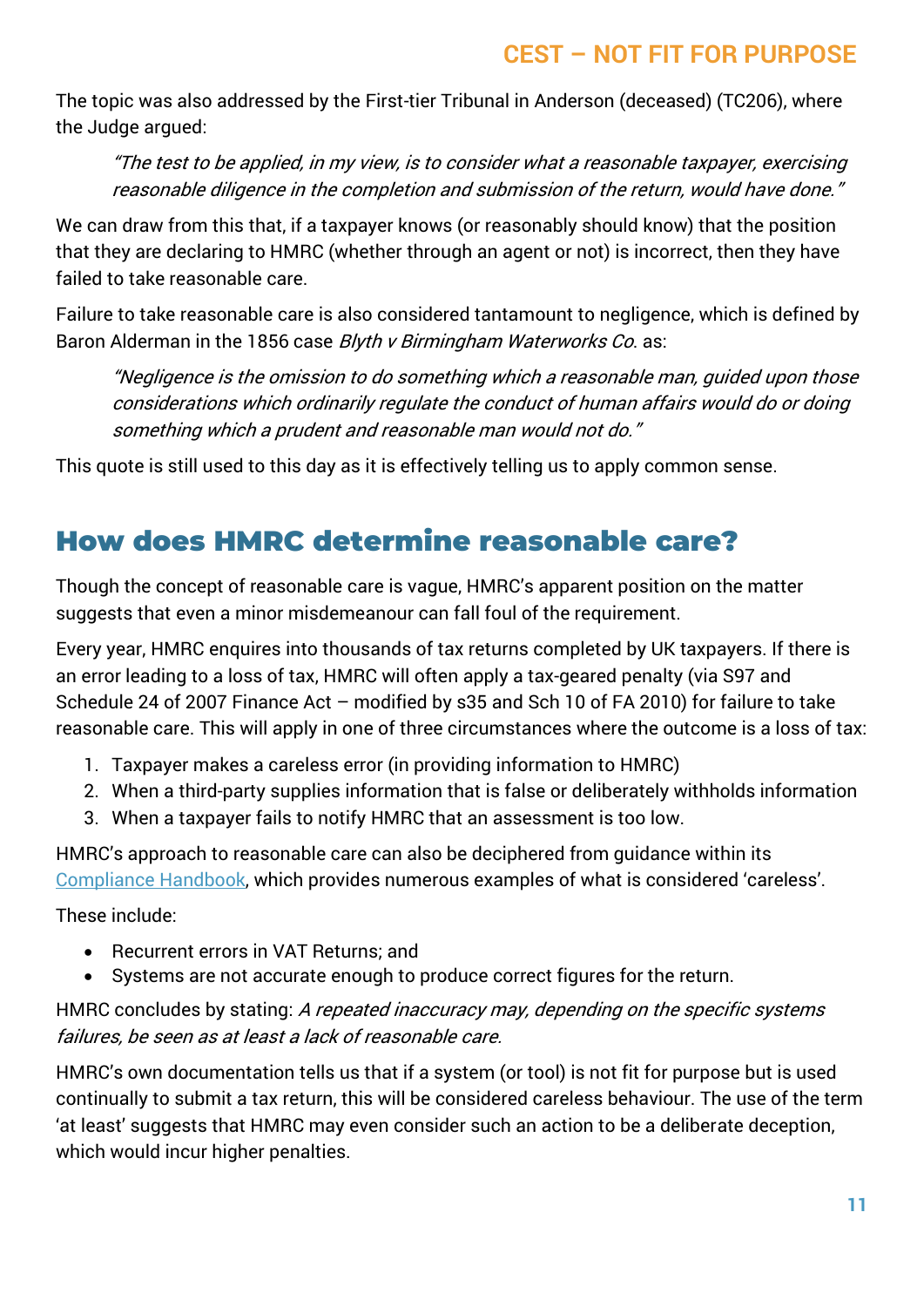## **Why CEST doesn't amount to reasonable care**

As page 6 of this whitepaper explains, CEST oversimplifies a complex area of employment case law, comprising 16 pre-determined questions covering just four aspects of IR35. Mutuality of obligation (MOO), one of the three key tests of employment, is a particularly startling omission (see page 7). By definition, the questions asked by CEST cannot take into account personal circumstance or determinative factors outside of the contract in question. It is for these, and several other reasons, that CEST is simply incapable of providing a consistently correct assessment.

HMRC's own guidance clearly states that when systems are not accurate enough to produce the correct outcome, HMRC would consider this at least a failure to take reasonable care. CEST fits well within this description, given its demonstrable inaccuracy and inconsistencies, which are now apparent to the wider public. Consequently, its use cannot be considered as taking reasonable care.

The blame would be on the decision-maker, as they reasonably should have known that the information was incorrect, and they cannot absolve themselves of that blame through a claim of having a negligent advisor (or, in this instance, HMRC).

Unless HMRC can disprove the substantial evidence demonstrating CEST's shortcomings, then it's clear that CEST is not fit for purpose. As shown above, more than 100 years of case law, and most remarkably of all, HMRC's own guidance for reasonable care, confirm that CEST must be improved or removed.

Otherwise, we are in a situation where HMRC, by insisting that use of CEST is mandatory, is effectively stating that reasonable care is no longer necessary. In which case, we once again arrive at a scenario where HMRC appears to be more intent on maximising revenues than ensuring the right amount of tax is paid.

## **The impact on end clients and fee-payers**

Chapter 10, Section 61T(4) of the ITEPA 2003 states that the 'fee payer', which will typically be a recruitment agency, can ask the client for reasons behind an assessment decision. If the client fails to respond within 31 days, or they are shown not to have taken reasonable care, the client becomes the fee payer under section 61N(3) and (4), and assumes the tax risk in the event of an HMRC enquiry.

Given that CEST fails to meet the latter requirement, it stands to reason that a recruitment agency could override a client's CEST status assessment and process a contractor as working outside of IR35 without assuming any tax risk, on the basis that the client didn't take reasonable care.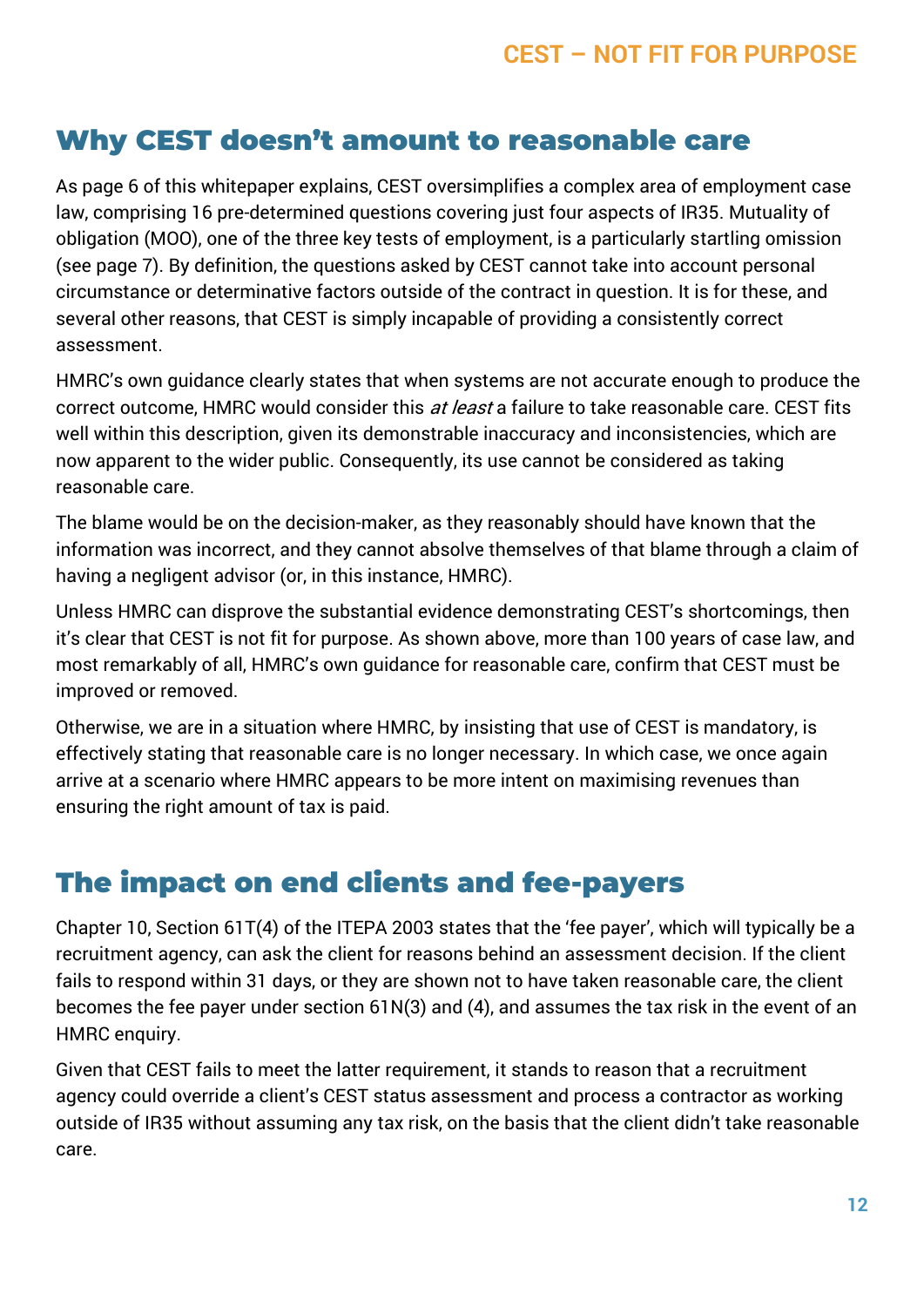Many clients would have assumed that, by sharing a CEST assessment to the agency, they are simply complying with the legislation. Instead, they are demonstrating that they have not taken reasonable care. The main danger for clients is that they look likely to hold the tax liability in instances where they have used CEST, regardless of what action the agency takes.

The good news for agencies is that they should be able to reassess contractors whom they suspect clients have incorrectly assessed using CEST without incurring any risk. Similarly, any agency which has been processing contractors as 'outside IR35' based on a client's CEST assessments shouldn't bear any risk.

Philip has over 15 years' experience as an HMRC Inspector of Taxes along with a successful spell at a 'big four' firm advising high net worth clients. He was the technical specialist dealing with Accelerated Payment Notices (APNs) which HMRC introduced in 2014. Philip has wide experience of all types of tax disputes ranging from standard S9 enquiries to COP 9 cases, HRCP enquiries and all counter avoidance disputes. He has represented both HMRC and individuals in cases throughout the tax tribunals process. Philip can be contacted at: Phil@dswtres.com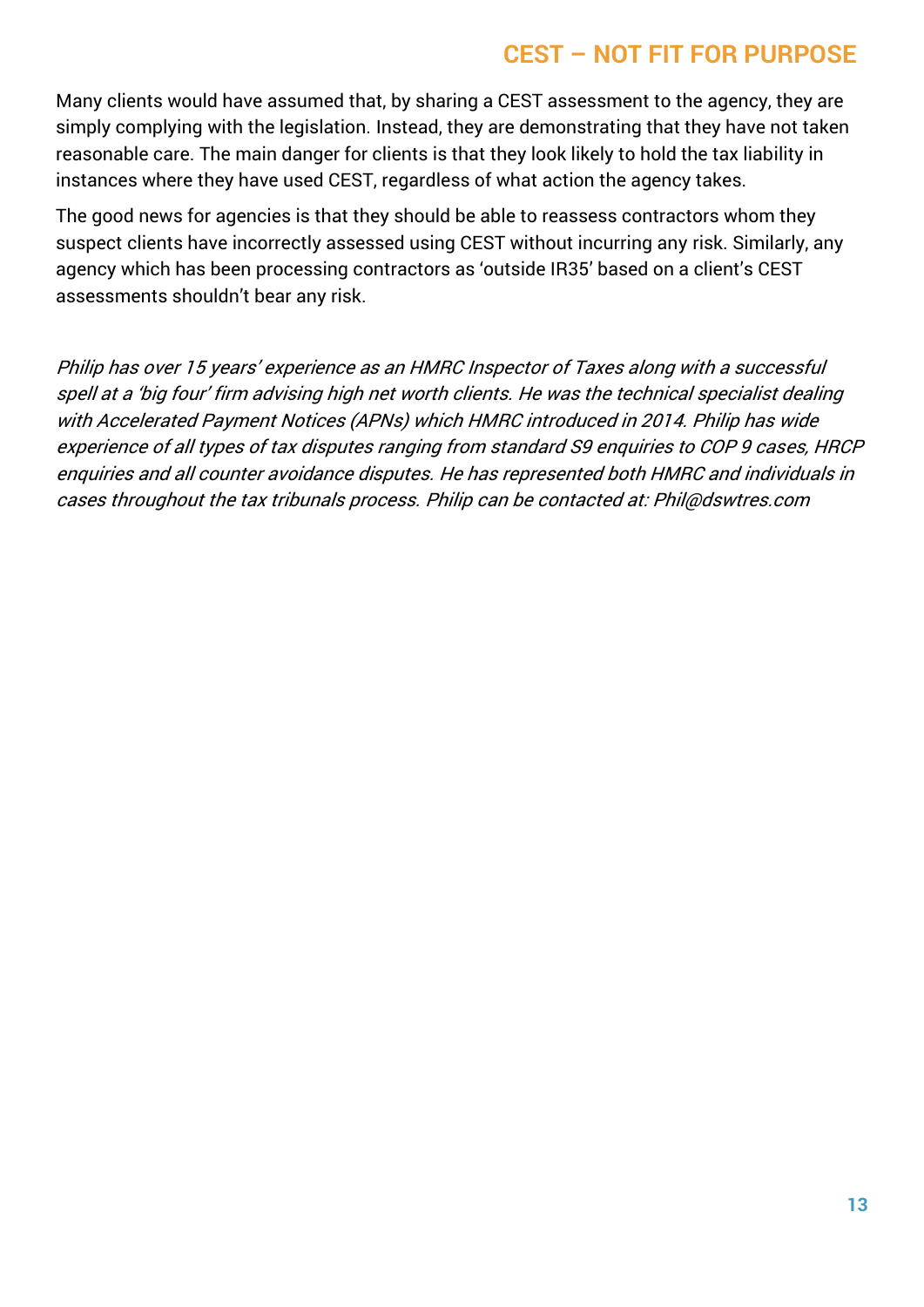# **Appendix 1: ContractorCalculator articles about CEST & Off-Payroll**

£200m tax reclaim among multiple consequences of HMRC's malfunctioning CEST tool [03/Aug/2018] [https://www.contractorcalculator.co.uk/200m\\_tax\\_reclaim\\_among\\_multiple\\_consequences\\_cest\\_543710\\_news.aspx](https://www.contractorcalculator.co.uk/200m_tax_reclaim_among_multiple_consequences_cest_543710_news.aspx)

CEST exposed as hopelessly unreliable using HMRC's own test data obtained via FOI [01/Aug/2018] https://www.contractorcalculator.co.uk/cest\_exposed\_hopelessly\_unreliable\_hmrcs\_foi\_543610\_news.aspx

CEST only asks a fraction of questions usually posed during an HMRC inquiry [30/Jul/2018] [https://www.contractorcalculator.co.uk/cest\\_fraction\\_questions\\_hmrc\\_inquiry\\_543410\\_news.aspx](https://www.contractorcalculator.co.uk/cest_fraction_questions_hmrc_inquiry_543410_news.aspx)

HMRC dismisses IR35 forums members views and courts on laws omitted from CEST [10/Jul/2018] [https://www.contractorcalculator.co.uk/hmrc\\_dismisses\\_ir35\\_forums\\_members\\_views\\_543010\\_news.aspx](https://www.contractorcalculator.co.uk/hmrc_dismisses_ir35_forums_members_views_543010_news.aspx)

10 times HMRC used propaganda to mislead MPs and the public on IR35 [05/Jul/2018] [https://www.contractorcalculator.co.uk/times\\_hmrc\\_used\\_propaganda\\_mislead\\_mps\\_public\\_ir35\\_542610\\_news.aspx](https://www.contractorcalculator.co.uk/times_hmrc_used_propaganda_mislead_mps_public_ir35_542610_news.aspx)

HMRC new Paper on Mutuality of Obligation incorrectly defines MOO, invalidating CEST [05/Jul/2018] [https://www.contractorcalculator.co.uk/hmrc\\_mutuality\\_obligation\\_incorrectly\\_defines\\_moo\\_542710\\_news.aspx](https://www.contractorcalculator.co.uk/hmrc_mutuality_obligation_incorrectly_defines_moo_542710_news.aspx)

Survey: Major business disruption if new Off-Payroll tax hits the private sector [04/Jul/2018] [https://www.contractorcalculator.co.uk/business\\_disruption\\_payroll\\_tax\\_private\\_sector\\_542510\\_news.aspx](https://www.contractorcalculator.co.uk/business_disruption_payroll_tax_private_sector_542510_news.aspx)

Off-Payroll Working: Contractor lifts lid on HS2's non-compliant IR35 practices [28/Jun/208] [https://www.contractorcalculator.co.uk/contractor\\_hs2s\\_non\\_compliant\\_ir35\\_practices\\_541810\\_news.aspx](https://www.contractorcalculator.co.uk/contractor_hs2s_non_compliant_ir35_practices_541810_news.aspx)

Latest EAT ruling reinforces that HMRC erred in law with CEST tool [27/Jun/2018] [https://www.contractorcalculator.co.uk/latest\\_eat\\_ruling\\_reinforces\\_hmrc\\_law\\_cest\\_542410\\_news.aspx](https://www.contractorcalculator.co.uk/latest_eat_ruling_reinforces_hmrc_law_cest_542410_news.aspx)

Has HMRC misled the Chancellor and Treasury on the Off-Payroll tax and IR35 rules? [19/Jun/2018] [https://www.contractorcalculator.co.uk/hmrc\\_misled\\_chancellor\\_treasury\\_payroll\\_tax\\_ir35\\_542110\\_news.aspx](https://www.contractorcalculator.co.uk/hmrc_misled_chancellor_treasury_payroll_tax_ir35_542110_news.aspx)

HMRC's IR35 CEST tool without MOO can never be fully accurate [14/Jun/2018] [https://www.contractorcalculator.co.uk/hmrcs\\_ir35\\_cest\\_tool\\_never\\_accurate\\_barrister\\_541910\\_news.aspx](https://www.contractorcalculator.co.uk/hmrcs_ir35_cest_tool_never_accurate_barrister_541910_news.aspx)

Off-Payroll Working: Contractor lifts lid on HS2's non-compliant IR35 practices [28/Jun/2018] [https://www.contractorcalculator.co.uk/contractor\\_hs2s\\_non\\_compliant\\_ir35\\_practices\\_541810\\_news.aspx](https://www.contractorcalculator.co.uk/contractor_hs2s_non_compliant_ir35_practices_541810_news.aspx)

Have Off-Payroll IR35 reforms rendered contractors guilty until proven innocent? [12/Jun/2018] [https://www.contractorcalculator.co.uk/payroll\\_ir35\\_reforms\\_guilty\\_until\\_proven\\_innocent\\_541710\\_news.aspx](https://www.contractorcalculator.co.uk/payroll_ir35_reforms_guilty_until_proven_innocent_541710_news.aspx)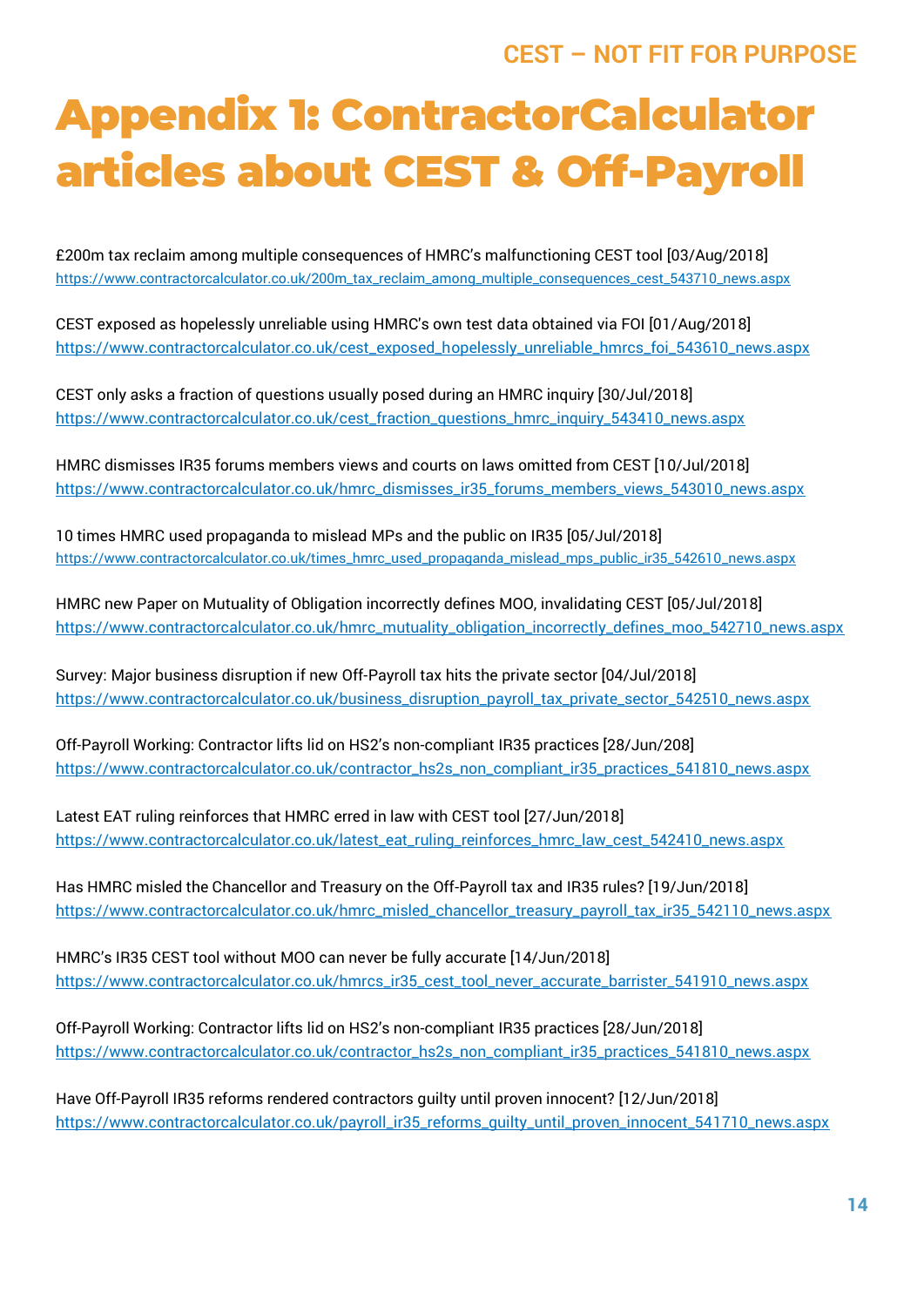NHS implicated in multi-million-pound tax dodge following IR35 reforms [17/Jun/2018] [https://www.contractorcalculator.co.uk/nhs\\_implicated\\_tax\\_dodge\\_ir35\\_reforms\\_541610\\_news.aspx](https://www.contractorcalculator.co.uk/nhs_implicated_tax_dodge_ir35_reforms_541610_news.aspx)

Latest contractor IR35 tribunal win suggests HMRC knew CEST was flawed upon launch [1/Jun/2018] [https://www.contractorcalculator.co.uk/latest\\_contractor\\_ir35\\_tribunal\\_win\\_cest\\_flawed\\_541510\\_news.aspx](https://www.contractorcalculator.co.uk/latest_contractor_ir35_tribunal_win_cest_flawed_541510_news.aspx)

New Off-Payroll IR35 factsheet published to counter HMRC's misleading rhetoric [29/May/2018] [https://www.contractorcalculator.co.uk/payroll\\_ir35\\_factsheet\\_hmrc\\_541410\\_news.aspx](https://www.contractorcalculator.co.uk/payroll_ir35_factsheet_hmrc_541410_news.aspx)

HMRC is incapable of implementing and policing the Off-Payroll (IR35) Reforms [6/Jun/2018] [https://www.contractorcalculator.co.uk/hmrc\\_incapable\\_implementing\\_payroll\\_ir35\\_reforms\\_541310\\_news.aspx](https://www.contractorcalculator.co.uk/hmrc_incapable_implementing_payroll_ir35_reforms_541310_news.aspx)

How HMRC's IR35 reforms are destroying locum nurses' livelihoods and patient care [24/May/2018] [https://www.contractorcalculator.co.uk/iir35\\_reforms\\_destroying\\_locum\\_nurses\\_livelihoods\\_541210\\_news.aspx](https://www.contractorcalculator.co.uk/iir35_reforms_destroying_locum_nurses_livelihoods_541210_news.aspx)

76% of PSBs applying blanket rules: why HMRC needs to reconsider IR35 reforms [1/May/2018] [https://www.contractorcalculator.co.uk/blanket\\_rules\\_why\\_hmrc\\_reconsider\\_ir35\\_reforms\\_540510\\_news.aspx](https://www.contractorcalculator.co.uk/blanket_rules_why_hmrc_reconsider_ir35_reforms_540510_news.aspx)

HMRC's CEST figures, obtained by FOI, indicate widespread wrongful tax treatment [25/Apr/2018] [https://www.contractorcalculator.co.uk/hmrcs\\_cest\\_figures\\_wrongful\\_tax\\_treatment\\_540410\\_news.aspx](https://www.contractorcalculator.co.uk/hmrcs_cest_figures_wrongful_tax_treatment_540410_news.aspx)

HMRC holds no detailed evidence to prove CEST accuracy claims, reveals FOI requests [4/April/2018] [https://www.contractorcalculator.co.uk/hmrc\\_holds\\_detailed\\_evidence\\_prove\\_cest\\_540010\\_news.aspx](https://www.contractorcalculator.co.uk/hmrc_holds_detailed_evidence_prove_cest_540010_news.aspx)

BBC pay fiasco highlights mess created by public sector IR35 reforms [20/Mar/2018] [https://www.contractorcalculator.co.uk/bbc\\_pay\\_fiasco\\_highlights\\_mess\\_public\\_sector\\_ir35\\_539610\\_news.aspx](https://www.contractorcalculator.co.uk/bbc_pay_fiasco_highlights_mess_public_sector_ir35_539610_news.aspx)

Public sector IR35 reforms push social care sector closer to breaking point [8/Feb/2018] [https://www.contractorcalculator.co.uk/public\\_sector\\_ir35\\_reforms\\_social\\_care\\_538710\\_news.aspx](https://www.contractorcalculator.co.uk/public_sector_ir35_reforms_social_care_538710_news.aspx)

Off-payroll rules (IR35) – is HMRC killing UK plc and voluntary tax compliance? [21/Dec/2017] [https://www.contractorcalculator.co.uk/payroll\\_rules\\_ir35\\_hmrc\\_killing\\_voluntary\\_tax\\_538310\\_news.aspx](https://www.contractorcalculator.co.uk/payroll_rules_ir35_hmrc_killing_voluntary_tax_538310_news.aspx)

NHS survey: patient care services in crisis as IR35 reforms take their toll [9/Nov/2017] [https://www.contractorcalculator.co.uk/nhs\\_survey\\_patient\\_care\\_services\\_crisis\\_ir35\\_537910\\_news.aspx](https://www.contractorcalculator.co.uk/nhs_survey_patient_care_services_crisis_ir35_537910_news.aspx)

HMRC deliberately omitted key IR35 case law from CEST tool, reveals NHS webinar [31/Oct/2017] [https://www.contractorcalculator.co.uk/hmrc\\_key\\_ir35\\_case\\_law\\_cest\\_tool\\_537610\\_news.aspx](https://www.contractorcalculator.co.uk/hmrc_key_ir35_case_law_cest_tool_537610_news.aspx)

IR35: New judicial review against NHSI due to incorrect IR35 assessments [17/Oct/2017] [https://www.contractorcalculator.co.uk/ir35\\_judicial\\_review\\_against\\_nhsi\\_537410\\_news.aspx](https://www.contractorcalculator.co.uk/ir35_judicial_review_against_nhsi_537410_news.aspx)

Public sector IR35 reforms survey: projects crippled by contractor exodus [4/Sep/2017] [https://www.contractorcalculator.co.uk/public\\_sector\\_ir35\\_reforms\\_survey\\_projects\\_536410\\_news.aspx](https://www.contractorcalculator.co.uk/public_sector_ir35_reforms_survey_projects_536410_news.aspx)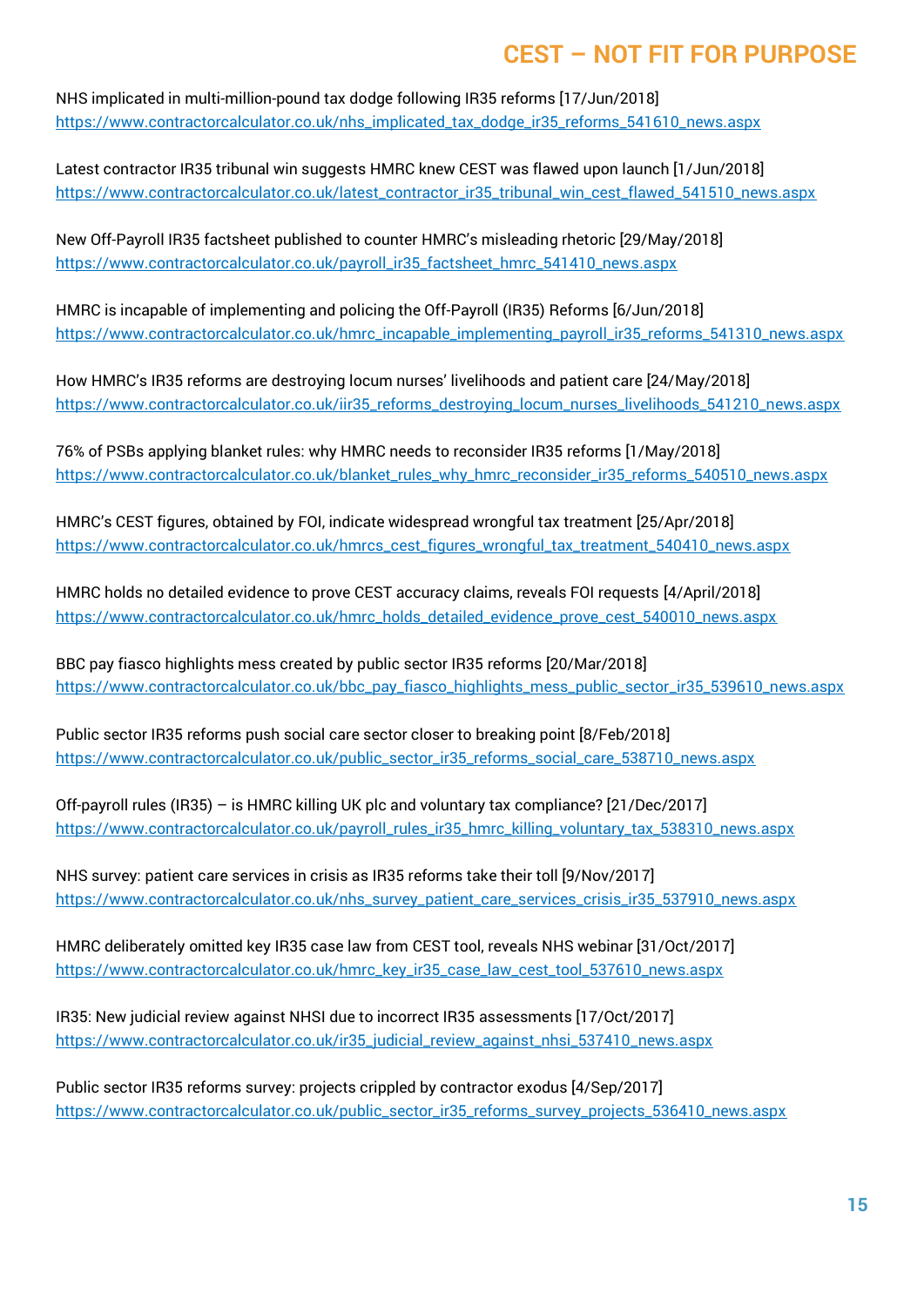HMRC's ad hominem attacks to defend its failed IR35 tool are disturbing [8/Jun/2017] [https://www.contractorcalculator.co.uk/hmrcs\\_defend\\_failed\\_ir35\\_tool\\_disturbing\\_535310\\_news.aspx](https://www.contractorcalculator.co.uk/hmrcs_defend_failed_ir35_tool_disturbing_535310_news.aspx)

Experts slam logic underlying the HMRC IR35 tool [05/June/2017] [http://www.contractorcalculator.co.uk/experts\\_slam\\_logic\\_underlying\\_hmrc\\_ir35\\_tool\\_535010\\_news.aspx](http://www.contractorcalculator.co.uk/experts_slam_logic_underlying_hmrc_ir35_tool_535010_news.aspx)

NHS locum doctors avoid IR35 by being lured to the private sector [18/May/2017] [http://www.contractorcalculator.co.uk/nhs\\_locum\\_doctors\\_avoid\\_ir35\\_private\\_sector\\_534610\\_news.aspx](http://www.contractorcalculator.co.uk/nhs_locum_doctors_avoid_ir35_private_sector_534610_news.aspx)

Is HMRC facilitating tax avoidance with its own IR35 status tool? [06/Apr/2017] [http://www.contractorcalculator.co.uk/hmrc\\_facilitating\\_tax\\_avoidance\\_ir35\\_status\\_tool\\_534310\\_news.aspx](http://www.contractorcalculator.co.uk/hmrc_facilitating_tax_avoidance_ir35_status_tool_534310_news.aspx)

HMRC ESS tool has no legal authority, says IR35 legal expert [21/Mar/2017] [http://www.contractorcalculator.co.uk/hmrc\\_ess\\_tool\\_has\\_legal\\_authority\\_ir35\\_533910\\_news.aspx](http://www.contractorcalculator.co.uk/hmrc_ess_tool_has_legal_authority_ir35_533910_news.aspx)

Public sector IR35 reforms are 'a departure from reality', warn experts [08/Dec/2016] [http://www.contractorcalculator.co.uk/public\\_sector\\_ir35\\_reforms\\_experts\\_531410\\_news.aspx](http://www.contractorcalculator.co.uk/public_sector_ir35_reforms_experts_531410_news.aspx)

New IR35 rules using RTI are a 'nightmare', warns tax expert [10/Aug/2016] [http://www.contractorcalculator.co.uk/ir35\\_rules\\_rti\\_nightmare\\_warns\\_tax\\_expert\\_529210\\_news.aspx](http://www.contractorcalculator.co.uk/ir35_rules_rti_nightmare_warns_tax_expert_529210_news.aspx)

IR35 reforms will decimate Government projects, survey shows [03/Aug/2016] [http://www.contractorcalculator.co.uk/ir35\\_reforms\\_decimate\\_government\\_projects\\_528910\\_news.aspx](http://www.contractorcalculator.co.uk/ir35_reforms_decimate_government_projects_528910_news.aspx)

What is IR35

[http://www.contractorcalculator.co.uk/what\\_is\\_ir35.aspx](http://www.contractorcalculator.co.uk/what_is_ir35.aspx) <http://www.contractorcalculator.co.uk/ir35.aspx>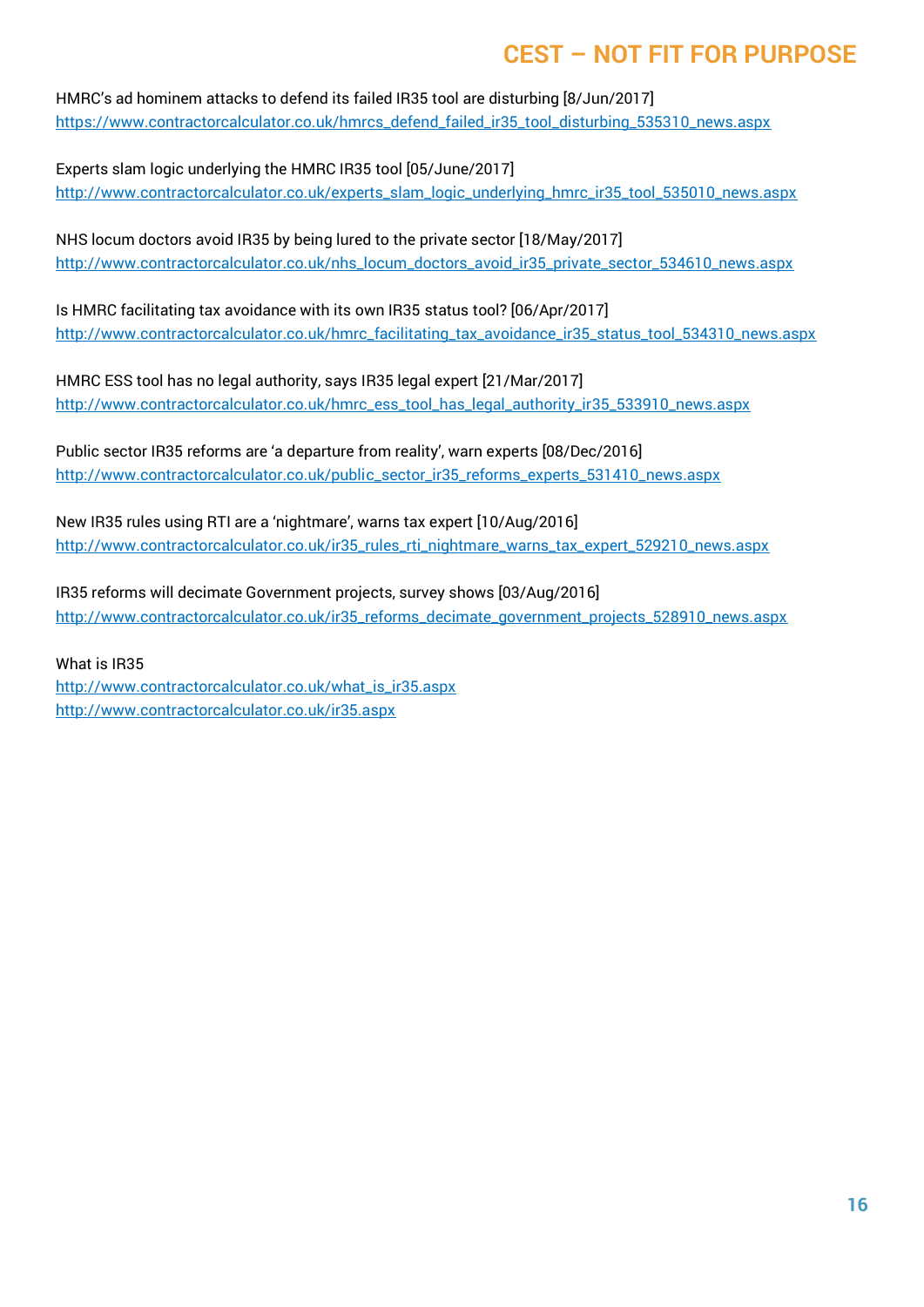# **Appendix 2: ContractorCalculator Rigorous Re-Testing of CEST**

# **By ContractorCalculator**

HMRC's Check Employment Status for Tax (CEST) tool has undergone a comprehensive retesting using HMRC's own data obtained under FOI and been exposed as biased and hopelessly unreliable.

# Only 14 out of the 24 cases (58%) gave the correct answer, for the right reasons, by CEST: our analysis

After multiple Freedom of Information (FOI) requests, HMRC finally provided ContractorCalculator with one-page listing the 24 key employment status cases which it claims CEST was tested against to ascertain its accuracy.

The one-page list provided no insight into how questions were answered during the testing process and isn't supported by any further evidence. Yet, both the taxman and the Treasury have been relying upon it to back their claims of CEST's reliability by referring to the document in widespread correspondence with Members of Parliament who have been questioning the Treasury about the off-payroll tax reforms on behalf of their contractor constituents.

ContractorCalculator analysed all the court cases, by using 557 pages of court judgments available in the public domain and produced 690 pages of rigorous and testing documentation proving that HMRC's testing claims are woefully incorrect.

HMRC previously admitted in an FOI response that it holds [no detailed evidence to prove CEST's](https://www.contractorcalculator.co.uk/hmrc_holds_detailed_evidence_prove_cest_540010_news.aspx)  [accuracy claims.](https://www.contractorcalculator.co.uk/hmrc_holds_detailed_evidence_prove_cest_540010_news.aspx)

ContractorCalculator spent two months re-testing CEST against the 24 cases by enlisting the help of expert employment status lawyers. We used a level of rigour suitable for systems of this importance, resulting in 690 pages of comprehensive testing documentation, to prove our claims.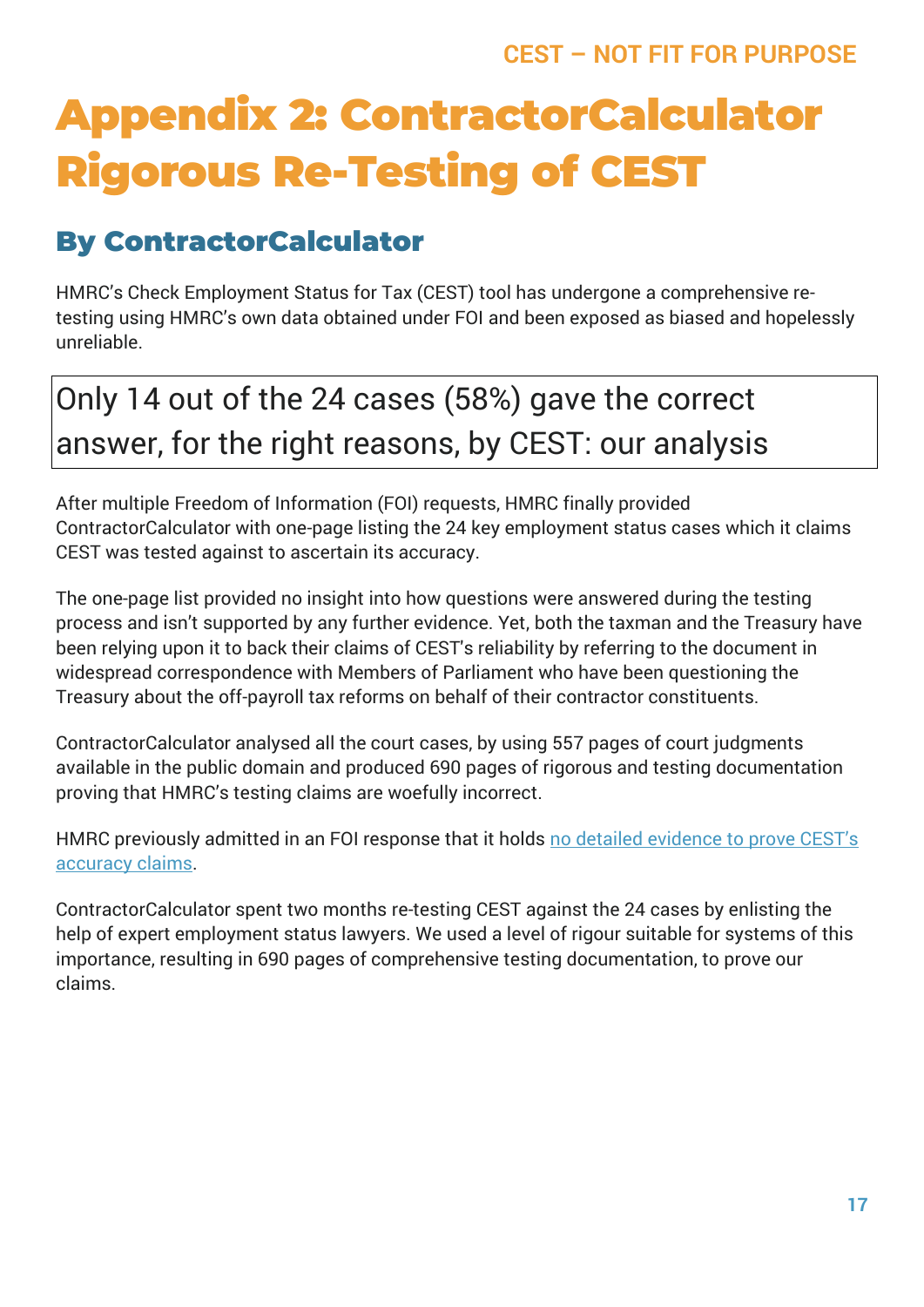| #   | <b>Case</b>                      | <b>Court decision</b> | <b>CEST Result</b> | <b>Is CEST correct?</b>    | <b>Result if no</b><br>substitution pass |
|-----|----------------------------------|-----------------------|--------------------|----------------------------|------------------------------------------|
| 001 | Novasoft Ltd                     | Self-employed         | Employed           | <b>No</b>                  |                                          |
|     | 002 Weightwatchers (UK) Ltd      | Employed              | Employed           | Yes                        |                                          |
|     | 003 Sherburn Aero Club Ltd       | Self-employed         | Employed           | <b>No</b>                  |                                          |
| 004 | JL Window & Door Services        | Self-employed         | Employed           | <b>No</b>                  |                                          |
|     | 005 Castle Construction Ltd      | Self-employed         | Employed           | No                         |                                          |
|     | 006 Alternative Book Company Ltd | Employed              | Employed           | Yes                        |                                          |
| 007 | Datagate Services Ltd            | Self-employed         | Self-Employed      | Yes                        | Passes on control                        |
| 008 | <b>MKM Computing Ltd</b>         | Employed              | Employed           | Yes                        |                                          |
| 009 | <b>First Word Software Ltd</b>   | Self-employed         | Self-Employed      | Yes (Over reliance on sub) | Employed                                 |
|     | 010 Island Consultants Ltd       | Employed              | Employed           | Yes                        |                                          |
|     | 011 Parade Park Hotel Ltd        | Self-employed         | Employed           | <b>No</b>                  |                                          |
|     | 012 MAL Scaffolding              | Self-employed         | Self-Employed      | Yes - (but false positive) | Indeterminate                            |
|     | 013 FS Consulting Ltd            | Employed              | Employed           | Yes (Over reliance on sub) |                                          |
|     | 014 Tilbury Consulting Ltd       | Self-employed         | Self-Employed      | Yes (Over reliance on sub) | Employed                                 |
|     | 015 Lime-IT Ltd                  | Self-employed         | Self-Employed      | Yes (Over reliance on sub) | Employed                                 |
|     | 016 Future Online Ltd            | Employed              | Employed           | Yes                        |                                          |
| 017 | Usetech Ltd                      | Employed              | Employed           | Yes                        |                                          |
|     | 018 Larkstar Data Ltd            | Self-employed         | Employed           | <b>No</b>                  |                                          |
|     | 019 ECR Consulting Ltd           | Self-employed         | Self-Employed      | Yes                        | Passes on control                        |
|     | 020 MBF Design Services Ltd      | Self-employed         | Employed           | <b>No</b>                  |                                          |
| 021 | Marlen Ltd                       | Self-employed         | Self-Employed      | Yes - (but false positive) | Employed                                 |
| 022 | Netherland Ltd                   | Employed              | Employed           | Yes                        |                                          |
| 023 | <b>Dragonfly Consulting Ltd</b>  | Employed              | Employed           | Yes                        |                                          |
|     | 024 Primary Path Ltd             | Self-employed         | Self-Employed      | Yes - (but false positive) | Employed                                 |
|     |                                  |                       |                    |                            |                                          |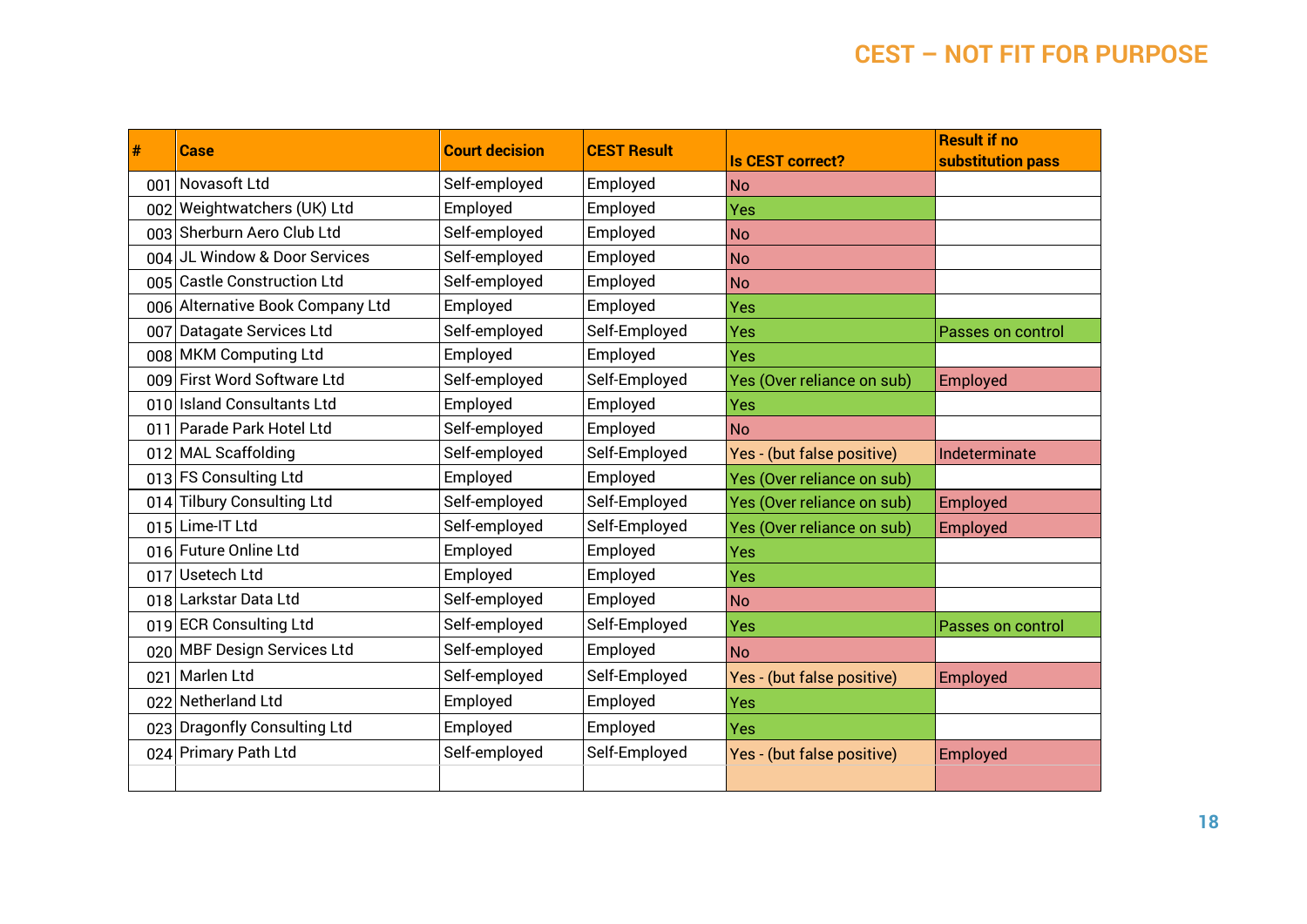## **Only 14 out of the 24 cases (58%) gave the correct answer, for the right reasons, by CEST: our analysis**

The comprehensive re-testing discovered that not only were HMRC's testing claims woefully incorrect, but that the CEST tool is heavily biased towards pushing people into being incorrectly taxed as a "deemed employee". Results also revealed:

- CEST only returned a properly correct outcome in 14 out of 24 cases just 58%.
- 7 cases (29%) resulted in CEST giving the wrong answer.
- $\bullet$  3 cases gave the right answer, but for the wrong reasons  $-$  called "false" positives"
- 4 of the cases which passed (of the 14) demonstrated an over-reliance on substitution, which otherwise would not have produced the correct result, contrary to the courts direction.

The re-testing documentation details every answer entered into CEST, alongside extracts from each relevant judgment substantiating the rationale behind each answer provided. Our analysis shows that CEST falls woefully short of the claims made by HMRC and the Treasury to MPs regarding its accuracy, with the tool delivering an incorrect outcome in 7 of the 24 cases - that's 29%.

For a further three, CEST displayed an over-reliance on whether the contractor had a right to substitute. In at least two of these cases, CEST would have delivered an incorrect assessment of 'IR35 applies' if it hadn't placed so much emphasis on substitution. One of these instances is the Lime IT case, which is considered the seminal IR35 pass.

Three of the "false positive" passing cases determined that IR35 didn't apply based solely on substitution, yet in their respective judgments it was made clear that it was not the determining feature of the decision."

Many contractors provide a personal service but are not subject to sufficient control or mutuality of obligation (MOO). By the letter of the law, the majority of these should not be caught, but CEST will say they are, forcing thousands into wrongful taxation in the process.

## **What is a false positive?**

In three of the passing cases, CEST delivered the correct outcome, but one which was based on what scientists would refer to as a 'false positive'. Here, the outcome is perceivably accurate, but the means of getting to it are wrong: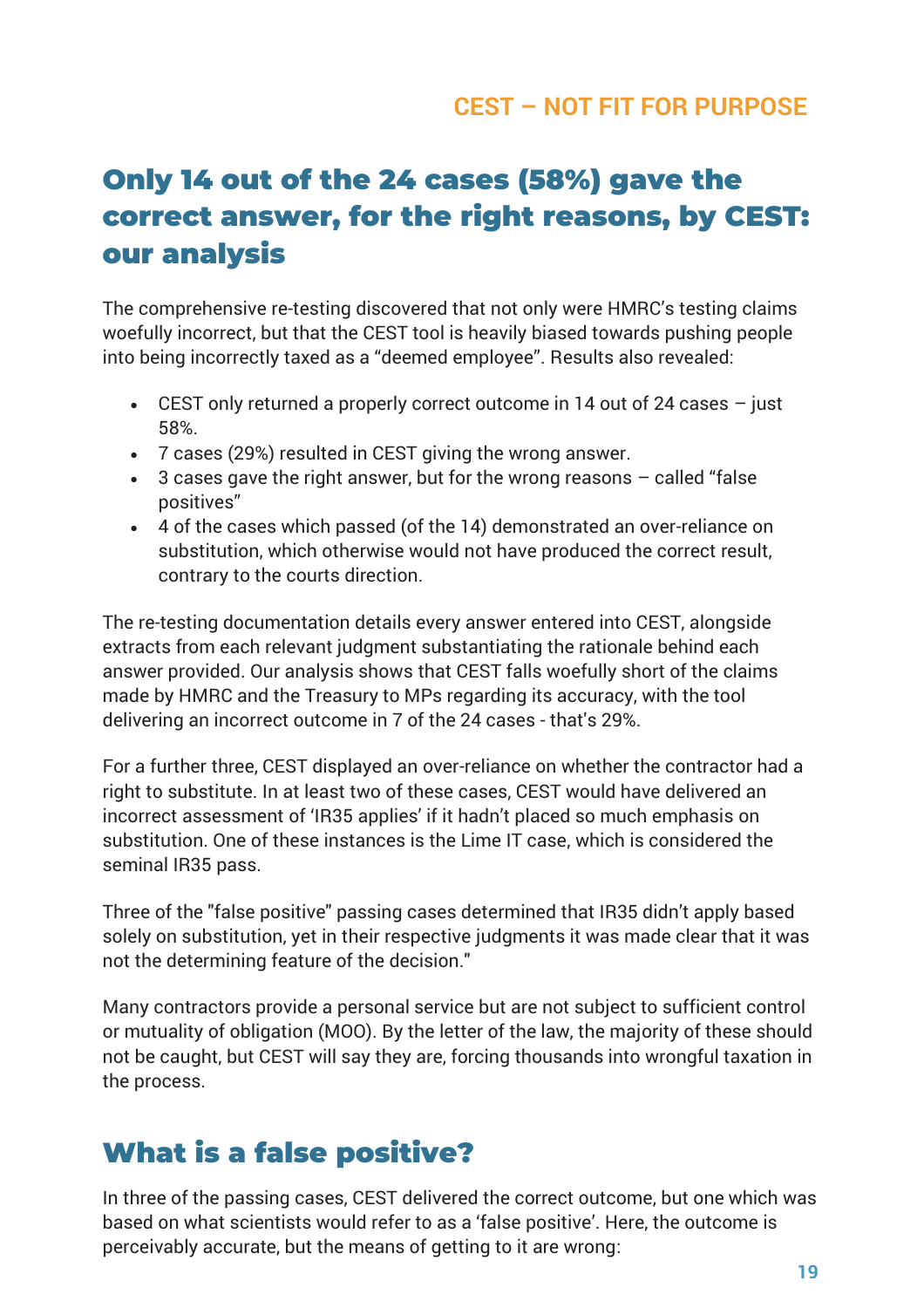If you get 100 random people in a room and flip a coin 100 times to determine whether they are male (heads) or female (tails), the overall result in terms of male/female split will be largely correct due to the law of averages. However, an individual coin flip will produce many false positives indicating that the coin might actually be capable of guessing someone's gender. This is what is meant by a false positive, which is precisely what CEST is  $-$  a coin flip, and one that is misaligned with the law.

## **What are HMRC's and Treasury telling MPs?**

In response to mounting questions, the taxman has attempted to use its single page test sample to validate its accuracy claims, citing this in a letter to an MP:

"HMRC has released a list of cases that CEST has been tested against, which illustrates the results from CEST are consistent with the main employment status test cases."

We have now shown that the claims pedalled by HMRC and Government are false and have comprehensive evidence to prove our assertions.

Numerous remarks have become staple features in HMRC's correspondence regarding CEST's "certainty", including:

- "The results have been tested by HMRC against known case law and settled cases"
- "It provides an answer in 85% of cases."

HMRC and the Treasury often refer to the fact that CEST gives an answer in 85% of cases as being somehow demonstrable of its reliability. You could flip a coin that gives an answer 100% of the time, and it would be almost as accurate as CEST, but a coin flip isn't a great arbiter when it comes to matters of employment case law. And neither is CEST.

Correspondence received by ContractorCalculator's readership shows that the same rhetoric is being [used by the Financial Secretary to the Treasury,](https://www.parliament.uk/business/publications/written-questions-answers-statements/written-question/Commons/2018-07-03/160205/) and [even the](https://www.contractorcalculator.co.uk/hmrc_misled_chancellor_treasury_payroll_tax_ir35_542110_news.aspx)  [Chancellor of the Exchequer,](https://www.contractorcalculator.co.uk/hmrc_misled_chancellor_treasury_payroll_tax_ir35_542110_news.aspx) to defend CEST.

# **Are the Taxman's CEST instructions a 'serious abuse of power'**

One strategy that HMRC has used in the past to deflect criticism away from CEST has been to remind the public that the tool was designed only as a means of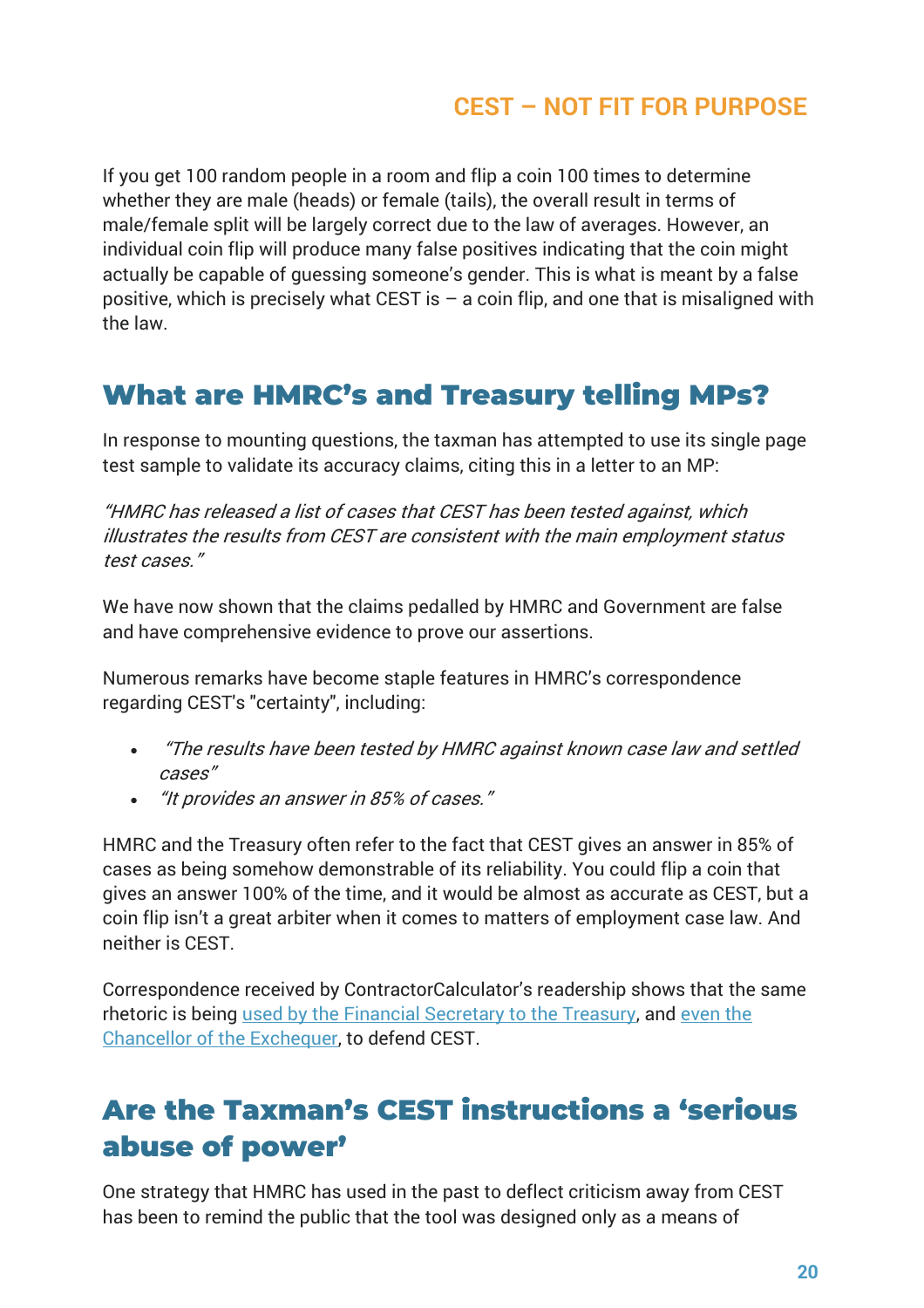guidance and that hirers aren't compelled to use it. However, the taxman's correspondence with public sector hirers would suggest otherwise.

In a letter circulated to public authorities, obtained by ContractorCalculator, HMRC provides clear instructions that recipients use CEST to conduct status assessments. Below a subheading: 'What you need to do now', the taxman states:

"Please now check that you are getting the employment status right for any worker who you pay on a self-employed basis. To help you do this, you can use our online tool, go to www.gov.uk and search for 'Check employment status for tax (CEST).

"We'd like you to carry out this check within the next 30 days. We'll contact you again later to ask you what action you've taken. Please keep a copy of any decision produced by CEST as we may ask to see this at a later date."

The taxman is pushing hirers to use CEST, which, as our analysis shows, is geared towards assessing contractors as employed. In doing so, HMRC is trying to override the laws of the land.

HMRC has a duty of care to ensure that the public pays the correct amount of tax. CEST doesn't provide this, and HMRC has no authority to create digital tools which overrule the law. Its actions could be considered a serious abuse of power.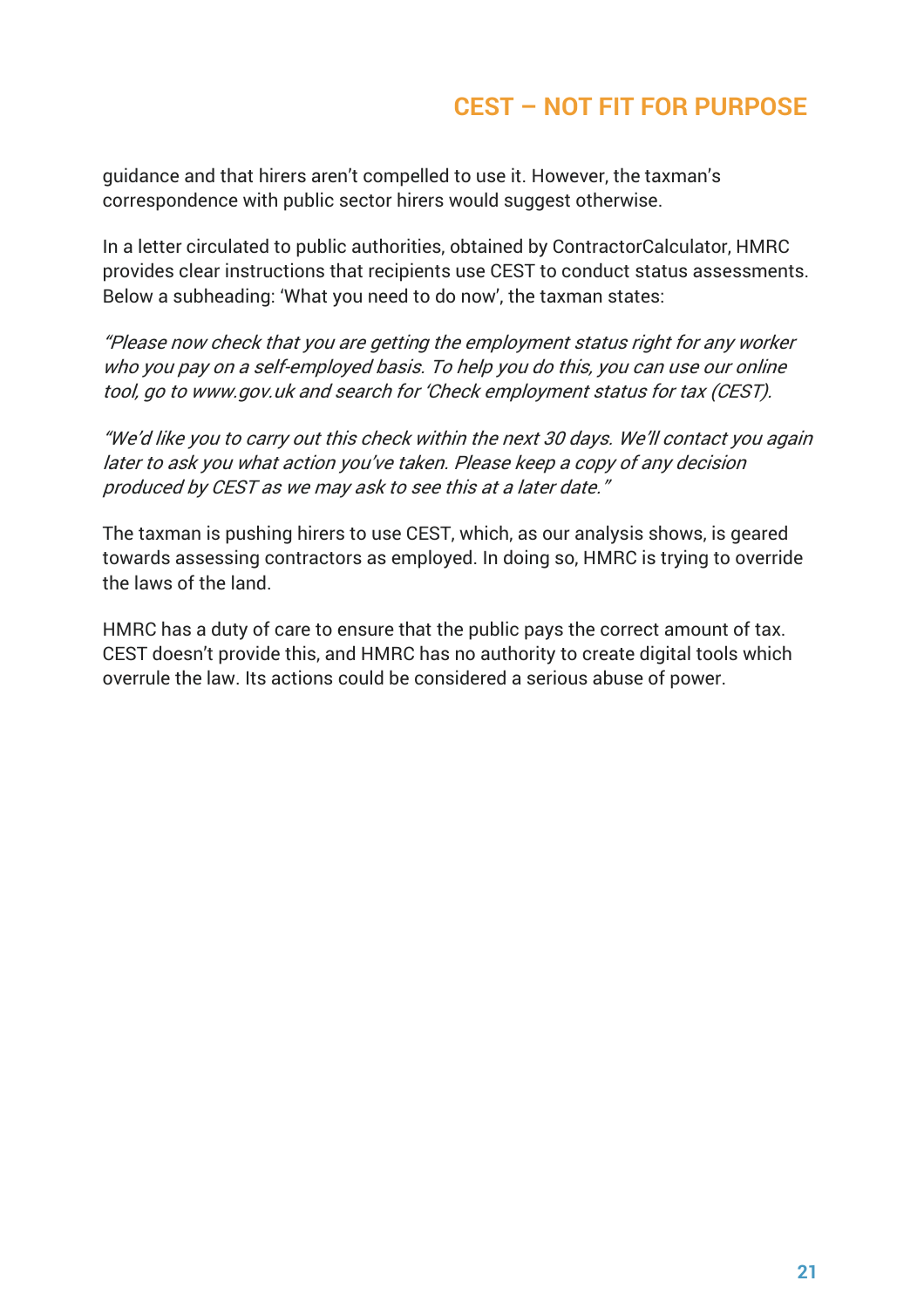# **Appendix 3: Freedom of Information Requests (FOI's) By ContractorCalculator**

This table summarises the FOI's made by ContractorCalculator which revealed:

- 1. HMRC has purposely ignored judges' decisions and law and omitted a key part of case law from CEST – mutuality of obligation
- 2. HMRC has no test data to back their claims that CEST is accurate.
- 3. The only document HMRC has that it uses to back its claims is one page long, listing 24 cases, which have been tested by CEST and prove that CEST provides inaccurate results.

| <b>Topic / FOI</b>                | <b>Question &amp; Answer</b>                                                 | <b>Date</b> |
|-----------------------------------|------------------------------------------------------------------------------|-------------|
| CEST tool results <b>Question</b> |                                                                              | 23/05/2017  |
|                                   | HMRC released its Employment Status Service (internally called               |             |
|                                   | CEST) to Public Beta on 2nd March 2017.                                      |             |
|                                   | The service is used to assess whether the intermediaries' $\,$               |             |
|                                   | legislation applies and gives 3 possible results:                            |             |
|                                   | 1. The intermediaries legislation applies                                    |             |
|                                   | 2. The intermediaries do not apply                                           |             |
|                                   | 3. Unable to determine the status of this engagement                         |             |
|                                   | Answer                                                                       |             |
|                                   | $16^{\text{th}}$ June 2017: Told by HMRC "the information you request is not |             |
|                                   | held"                                                                        |             |
|                                   | 22 <sup>nd</sup> June 2017: We requested a formal review.                    |             |
|                                   |                                                                              |             |
|                                   | 1 <sup>st</sup> November 2017: Still refused to provide information.         |             |
|                                   | 1st November 2017: Raised with the Independent Commissioners                 |             |
|                                   | office                                                                       |             |
|                                   | 19 <sup>th</sup> January 2018: Case taken up by ICO.                         |             |
|                                   |                                                                              |             |
|                                   | 18 <sup>th</sup> April 2018: HMRC released the information.                  |             |
|                                   | We then published:                                                           |             |
|                                   | HMRC's CEST figures, obtained by FOI, indicate widespread                    |             |
|                                   | wrongful tax treatment                                                       |             |
|                                   |                                                                              |             |
| CEST - how was <b>Question</b>    |                                                                              |             |
| it tested. Testing                |                                                                              |             |
| data requested                    | Thank you for your request under the FOIA, which was received                |             |
|                                   | on 1st November, for the following information:                              |             |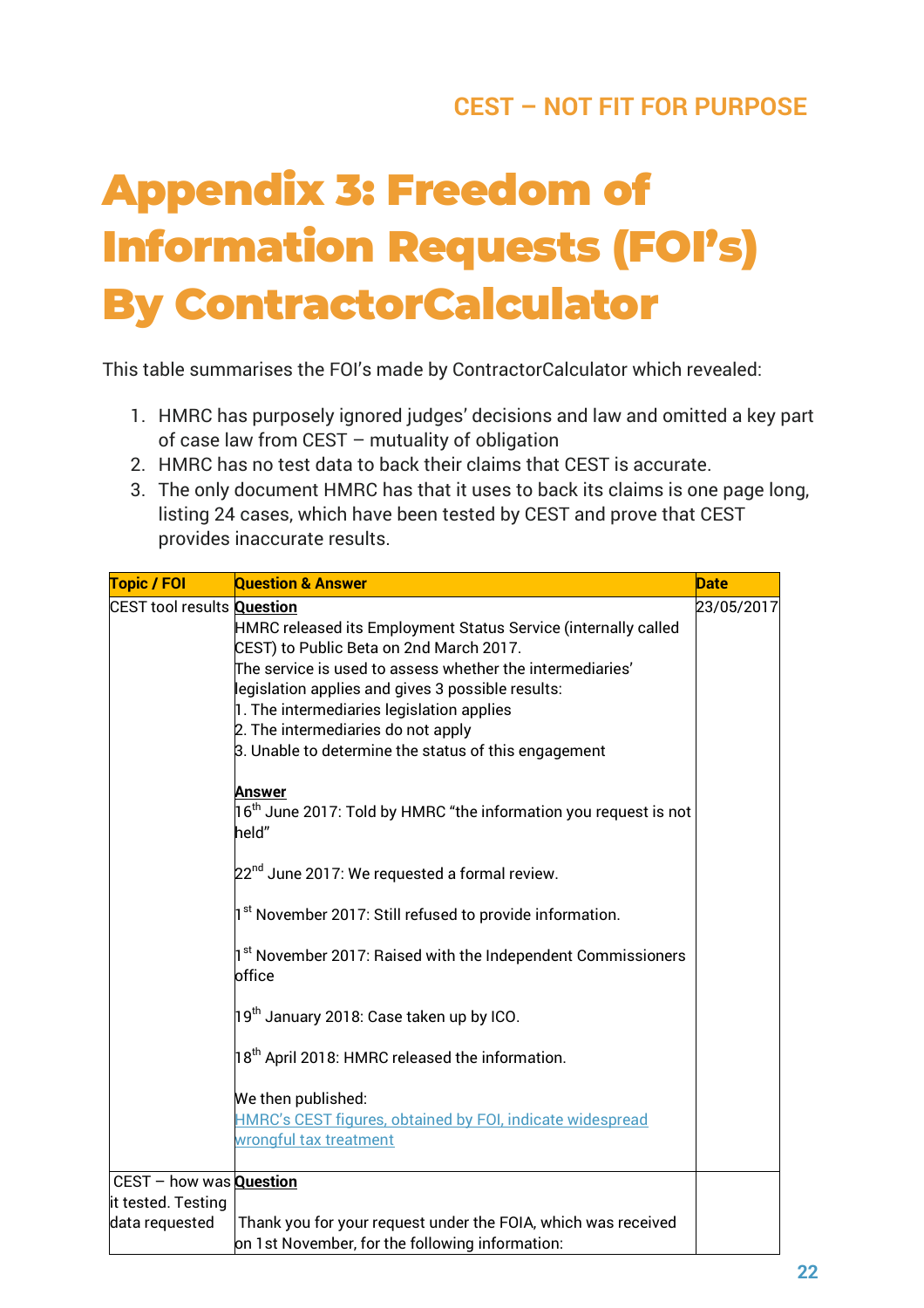|                | "HMRC has developed Check Employment Status for Tax (CEST).<br>These cases should have been tested using CEST to ensure its<br>accuracy [list of cases provided with request]. Please state:<br>1. Which cases were used for the testing process. 2. Which cases<br>were NOT used for the testing process. For each of the cases<br>tested, please provide:<br>1. The list of questions in CEST. 2. The answers given to each<br>question, as per HMRC's interpretation of the case law for that<br>particular case. 3. The answer that CEST produced."<br><u>Answer</u><br>$28^{\text{th}}$ Nov 2018: HMRC refused to provide, stating cost limits. |           |
|----------------|------------------------------------------------------------------------------------------------------------------------------------------------------------------------------------------------------------------------------------------------------------------------------------------------------------------------------------------------------------------------------------------------------------------------------------------------------------------------------------------------------------------------------------------------------------------------------------------------------------------------------------------------------|-----------|
| CEST Test data | <b>Question</b>                                                                                                                                                                                                                                                                                                                                                                                                                                                                                                                                                                                                                                      | 19/1/2018 |
|                | For each of the following seven IR35 court cases, and only these<br>seven cases: Usetech vs Young (Jan 2004); Future Online (Oct<br>2004); Netherlane Limited (Jan 2005); Island Consultants Ltd V<br>Revenue & Customs (July 2007); MKM Computing Ltd (Jan 2008);<br>Dragonfly Consulting Ltd (Jan 2008); Larkstar Data (Feb 2008);                                                                                                                                                                                                                                                                                                                 |           |
|                | Please state for each of the cases:                                                                                                                                                                                                                                                                                                                                                                                                                                                                                                                                                                                                                  |           |
|                | The ones you have documented the CEST questions and<br>1.<br>answers for as part of your testing.<br>The ones you have NOT documented the CEST questions<br>2.<br>and answers for as part of your testing.                                                                                                                                                                                                                                                                                                                                                                                                                                           |           |
|                | Only for those in [1] above please provide the documents which<br>contain:                                                                                                                                                                                                                                                                                                                                                                                                                                                                                                                                                                           |           |
|                | 1. The list of questions in CEST<br>The answers given to each question, as per HMRC's<br>2.<br>interpretation of the case law for that particular case.                                                                                                                                                                                                                                                                                                                                                                                                                                                                                              |           |
|                | The final answer that CEST produced.                                                                                                                                                                                                                                                                                                                                                                                                                                                                                                                                                                                                                 |           |
|                | <u>Answer</u><br>$ 16^{\text{th}}$ Feb 2018 - HMRC: "The CEST tool testing was done by<br>workshop where officials, lawyers, tax and IT professionals<br>developed the set of rules that underpin the tool. The workshop<br>participants agreed the key relevant facts and points of law and<br>then tested the rules that went into tool to ensure it gave the<br>correct answer. The rules were then tested against live and<br>settled cases. The only documented output of the workshops is<br>the set of rules used by the tool, and these are already in the<br>public domain."                                                                |           |
|                | We published:<br>HMRC holds no detailed evidence to prove CEST accuracy claims,<br>reveals FOI requests                                                                                                                                                                                                                                                                                                                                                                                                                                                                                                                                              |           |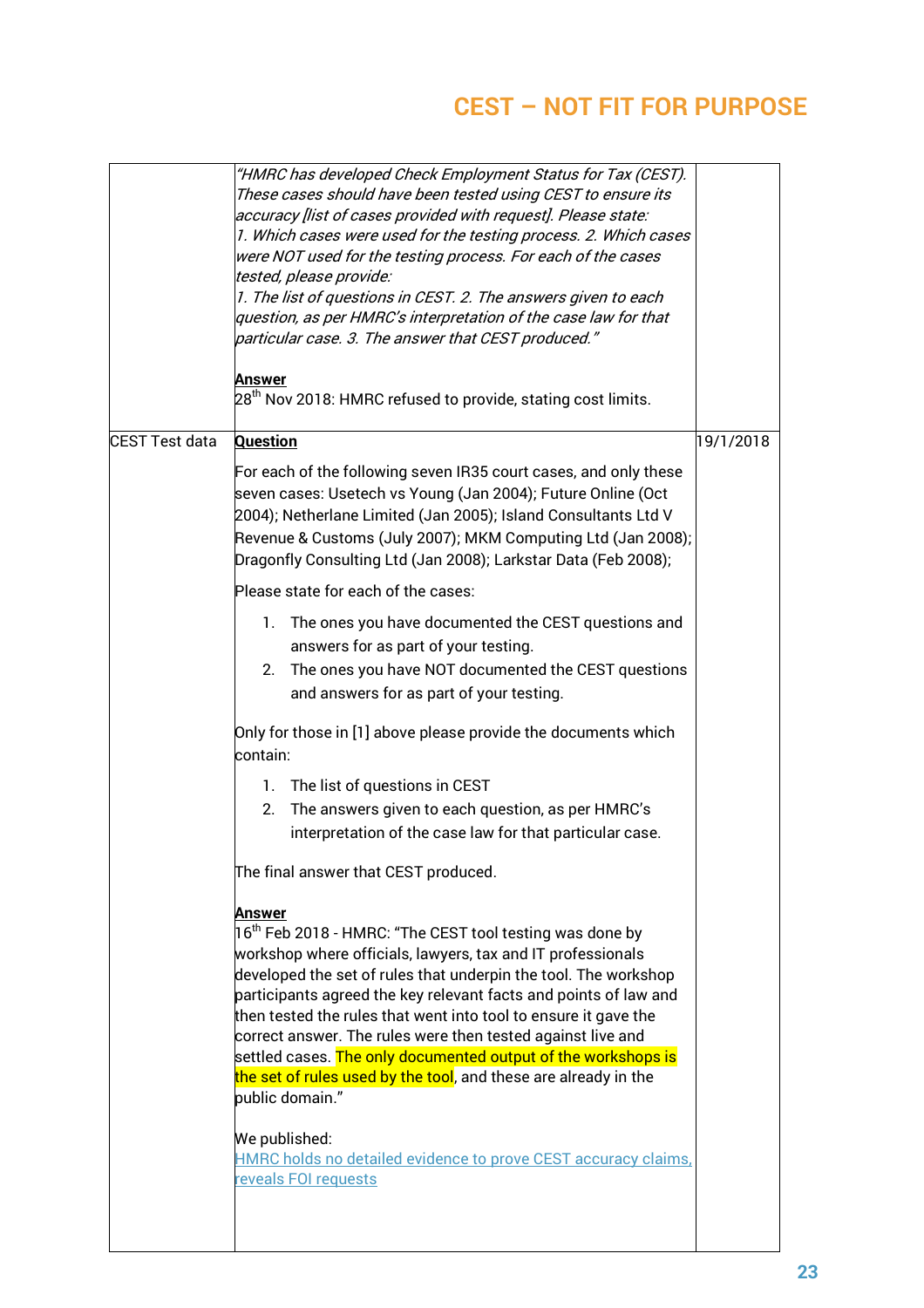| <b>CEST</b> and                  | <b>Question</b>                                                                                                                                                                                                                                                                                                                                                                                                                                         | 02/2/2018 |
|----------------------------------|---------------------------------------------------------------------------------------------------------------------------------------------------------------------------------------------------------------------------------------------------------------------------------------------------------------------------------------------------------------------------------------------------------------------------------------------------------|-----------|
| mutuality of<br>obligation (MOO) | In the IR35 Forum Minutes, recently published, covering the<br>meeting on Monday 11 <sup>th</sup> December 2017 @ 14:30-16:30pm, it                                                                                                                                                                                                                                                                                                                     |           |
|                                  | made reference to the HMRC CEST Tool and MOO in items 10 and<br>11.                                                                                                                                                                                                                                                                                                                                                                                     |           |
|                                  | The minutes state in item 10: "CEST does not explicitly look at $\;$<br>MOO, it is designed to determine whether an existing or future<br>contract will be one of employment or self-employment. It is<br>assumed that a person using CEST will have already established<br>MOO, which is necessary for a contract to exist, otherwise there<br>would be no need to be using CEST to determine the status of the<br>existing or hypothetical contract." |           |
|                                  | The minutes also state in item 11: This view has been challenged<br>in the press and by some members of the forum and <mark>HMRC will</mark><br>provide a considered response, suitable for publication, in the                                                                                                                                                                                                                                         |           |
|                                  | second half of January.                                                                                                                                                                                                                                                                                                                                                                                                                                 |           |
|                                  | As the time of writing, HMRC has not published its considered<br>response as to why its believes its assertions made in #10 are<br>true.                                                                                                                                                                                                                                                                                                                |           |
|                                  | Please can you:                                                                                                                                                                                                                                                                                                                                                                                                                                         |           |
|                                  | (1) Provide a copy (draft or otherwise) of the document that<br>was intended for publication in January as per item 11.                                                                                                                                                                                                                                                                                                                                 |           |
|                                  | Answer<br>$23^{\text{rd}}$ Feb 2018: The information is exempt from disclosure under<br>section 22(1) of the FOIA as <mark>the information will be published with</mark><br>the next set of IR35 Forum minutes.                                                                                                                                                                                                                                         |           |
|                                  | Question: 18 <sup>th</sup> May 2018                                                                                                                                                                                                                                                                                                                                                                                                                     |           |
|                                  | In a response to my FOI on 23rd February 2018 (ref<br>FOI2018/00261) in reference to requesting a draft of HMRC's<br>copy of its legal MOO arguments that it was presenting to the<br>IR35 Forum, you responded saying that it would be released with<br>the next set of Forum minutes.                                                                                                                                                                 |           |
|                                  | The "next set of IR35 Forum minutes" for the meeting on 21 $^{\rm st}$ Feb<br>$2018$ , released on 28 $^{\rm th}$ March 2018 did not contain a full response,<br>and instead said (para 14) "following comments from Forum<br>members, it would publish the MoO paper on the IR35 Forum<br>website," which we understand (AP5/March) was completed by<br>the end of March 2018.                                                                         |           |
|                                  | It is now almost two months later.                                                                                                                                                                                                                                                                                                                                                                                                                      |           |
|                                  | Please can you either provide us a copy of the most current draft<br>you have of your response regarding mutuality of obligation or<br>publish it on the Forum website immediately.                                                                                                                                                                                                                                                                     |           |
|                                  |                                                                                                                                                                                                                                                                                                                                                                                                                                                         |           |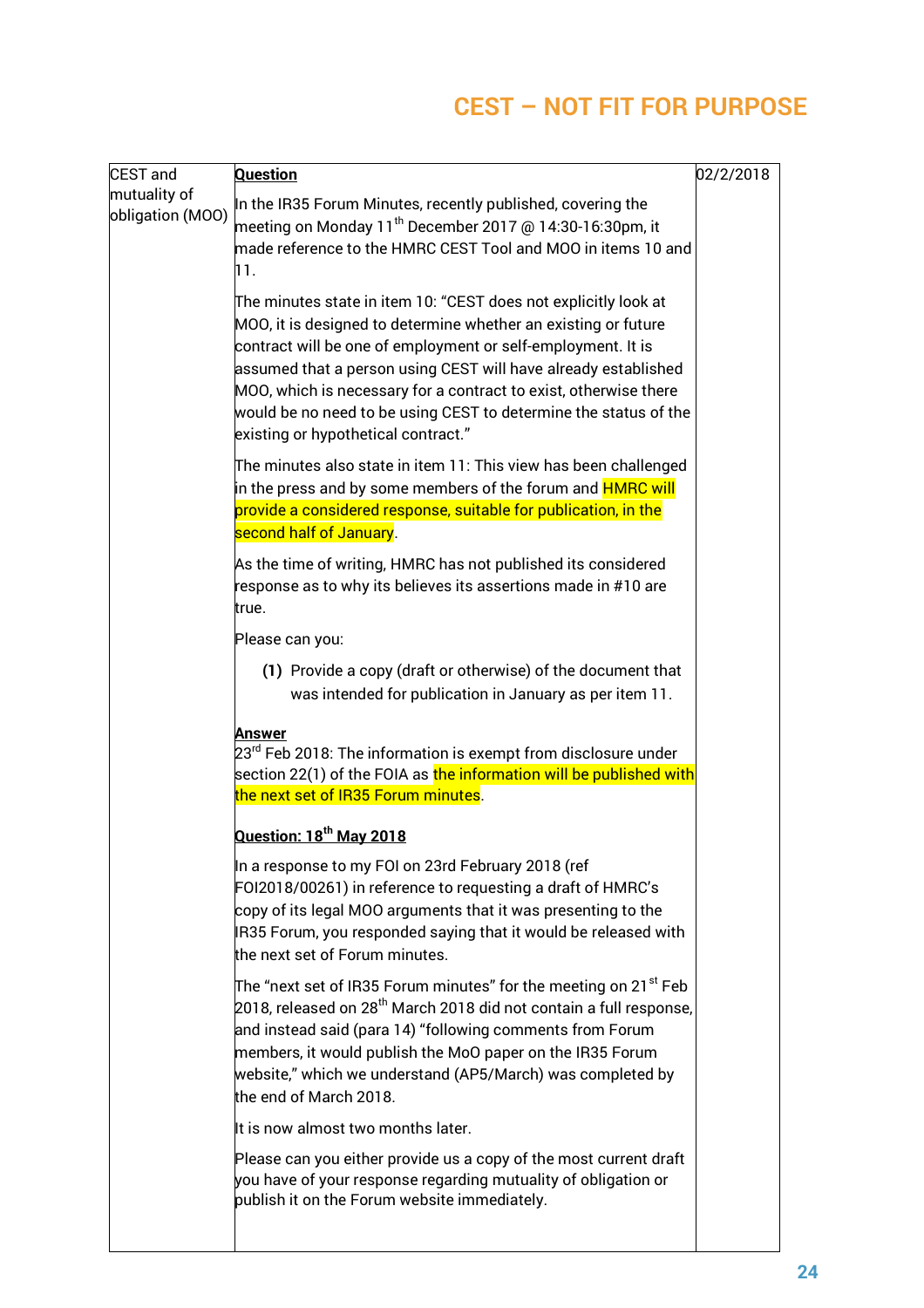|                | Answer<br>18 $^{\rm th}$ June 2018: I can confirm that we hold this information, but it<br>is being withheld under the exemption at section 22(1) of the<br>FOIA as we are aiming to publish the information by the end of<br><b>July 2018.</b><br>We published: <b>HMRC</b> to announce legal position on MOO by end<br>of July 2018<br>$5^{\text{th}}$ July 2018: HMRC released its position.<br>We published: <b>HMRC new Paper on Mutuality of Obligation</b><br>incorrectly defines MOO, invalidating CEST |           |
|----------------|-----------------------------------------------------------------------------------------------------------------------------------------------------------------------------------------------------------------------------------------------------------------------------------------------------------------------------------------------------------------------------------------------------------------------------------------------------------------------------------------------------------------|-----------|
| CEST Test data | <b>Question</b><br>In your response to FOI request FOI2018/00162 you stated that<br>"The CEST tool testing was done by workshop where officials,<br>lawyers, tax and IT professionals developed the set of rules that<br>underpin the tool."                                                                                                                                                                                                                                                                    | 24/3/2018 |
|                | We asked for the results of 7 particular IR35 cases and you<br>indicated that you held records when your response stated "Our<br>records show that HMRC has used the CEST tool to test all the<br>cases cited in your request"                                                                                                                                                                                                                                                                                  |           |
|                | Regarding these records related to the testing of CEST, including<br>the records for which you ascertained the results of those 7<br>cases, please can you provide:                                                                                                                                                                                                                                                                                                                                             |           |
|                | 1. A list of all of the cases use for testing where decisions were<br>made in court (and therefore on public record)<br>For the settled cases, which were not court cases: The<br>2.<br>number of cases used for testing.                                                                                                                                                                                                                                                                                       |           |
|                | Please can you also provide:                                                                                                                                                                                                                                                                                                                                                                                                                                                                                    |           |
|                | A list of all documents/records mentioned in FOI2018/00162<br>З.<br>related to the testing procedures.                                                                                                                                                                                                                                                                                                                                                                                                          |           |
|                | Provide copies of such documents.                                                                                                                                                                                                                                                                                                                                                                                                                                                                               |           |
|                | <u>Answer</u><br>25 <sup>th</sup> April 2018:<br>1. List of 24 cases provided, see Appendix 3.<br>We did not keep a count of the numbers of cases. The<br>2.<br>officers involved estimate that they tested CEST against<br>around 400 settled cases.<br>3. The document is the table you were provided with.<br>We re-tested all the case and published: CEST exposed as                                                                                                                                       |           |
|                | hopelessly unreliable using HMRC's own test data obtained via<br><b>FOI</b>                                                                                                                                                                                                                                                                                                                                                                                                                                     |           |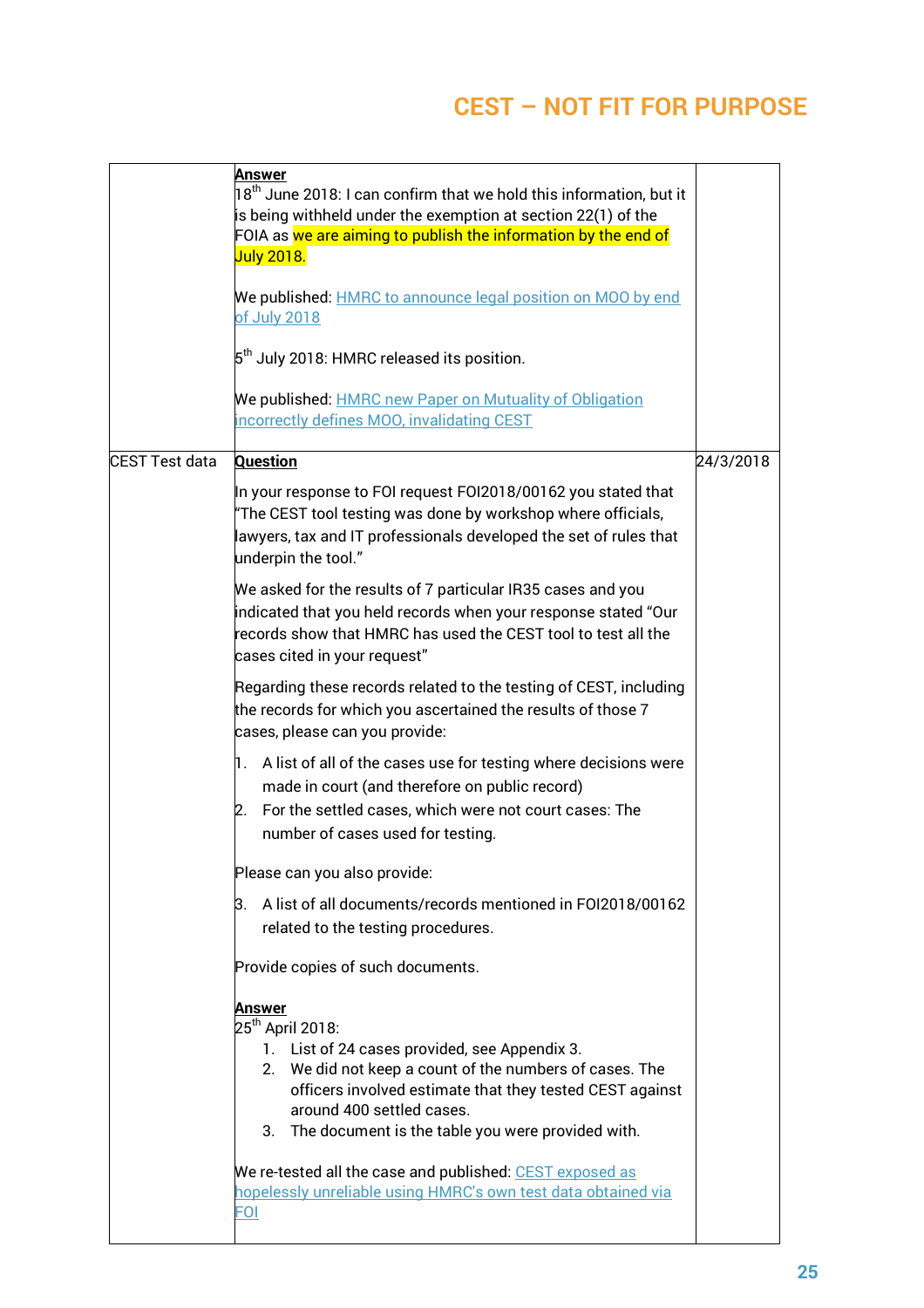| CEST did not     | <b>Question</b>                                                                                                                                                                                                              | 14/5/2018 |
|------------------|------------------------------------------------------------------------------------------------------------------------------------------------------------------------------------------------------------------------------|-----------|
| have any formal  | HMRC has developed and published in Feb 2017 a tool called                                                                                                                                                                   |           |
| assessment       | Check Employment Status for Tax, or CEST for short.                                                                                                                                                                          |           |
| under            | This was originally called the "Employment Status Service" or ESS                                                                                                                                                            |           |
| Government       | for short. We understand this was built under standards defined                                                                                                                                                              |           |
| Digital Services | by Government Digital Services (GDS).                                                                                                                                                                                        |           |
| (GDS)            | https://www.gov.uk/government/organisations/government-<br>digital-service                                                                                                                                                   |           |
|                  | https://www.gov.uk/government/publications/technology-code-<br>of-practice/technology-code-of-practice                                                                                                                       |           |
|                  | We also understand that it underwent a review or "GDS $\,$                                                                                                                                                                   |           |
|                  | Assessment". Please can you send us a copy of the results of                                                                                                                                                                 |           |
|                  | that assessment please. Thank you.                                                                                                                                                                                           |           |
|                  | <b>Answer</b><br>$22^{nd}$ June 2018: I am writing to advise you that following a search<br>of our paper and electronic records, I have established that the<br>information you requested is not held by the Cabinet Office. |           |
|                  | Following discussion between GDS and HMRC, it was agreed that<br>the 'check employment status for tax (CEST)' tool wasn't a<br>transactional Digital Service as described                                                    |           |
|                  | in the Government Service Manual. Consequently, no formal                                                                                                                                                                    |           |
|                  | service assessment was required. The definition of a government                                                                                                                                                              |           |
|                  | digital service requiring assessment is at:                                                                                                                                                                                  |           |
|                  | https://www.gov.uk/service-manual/service-assessments/check-                                                                                                                                                                 |           |
|                  | if-you-need-a-serviceassessment                                                                                                                                                                                              |           |
|                  | We published: CEST was not formally assessed under                                                                                                                                                                           |           |
|                  | Governments own standards, reveals FOI                                                                                                                                                                                       |           |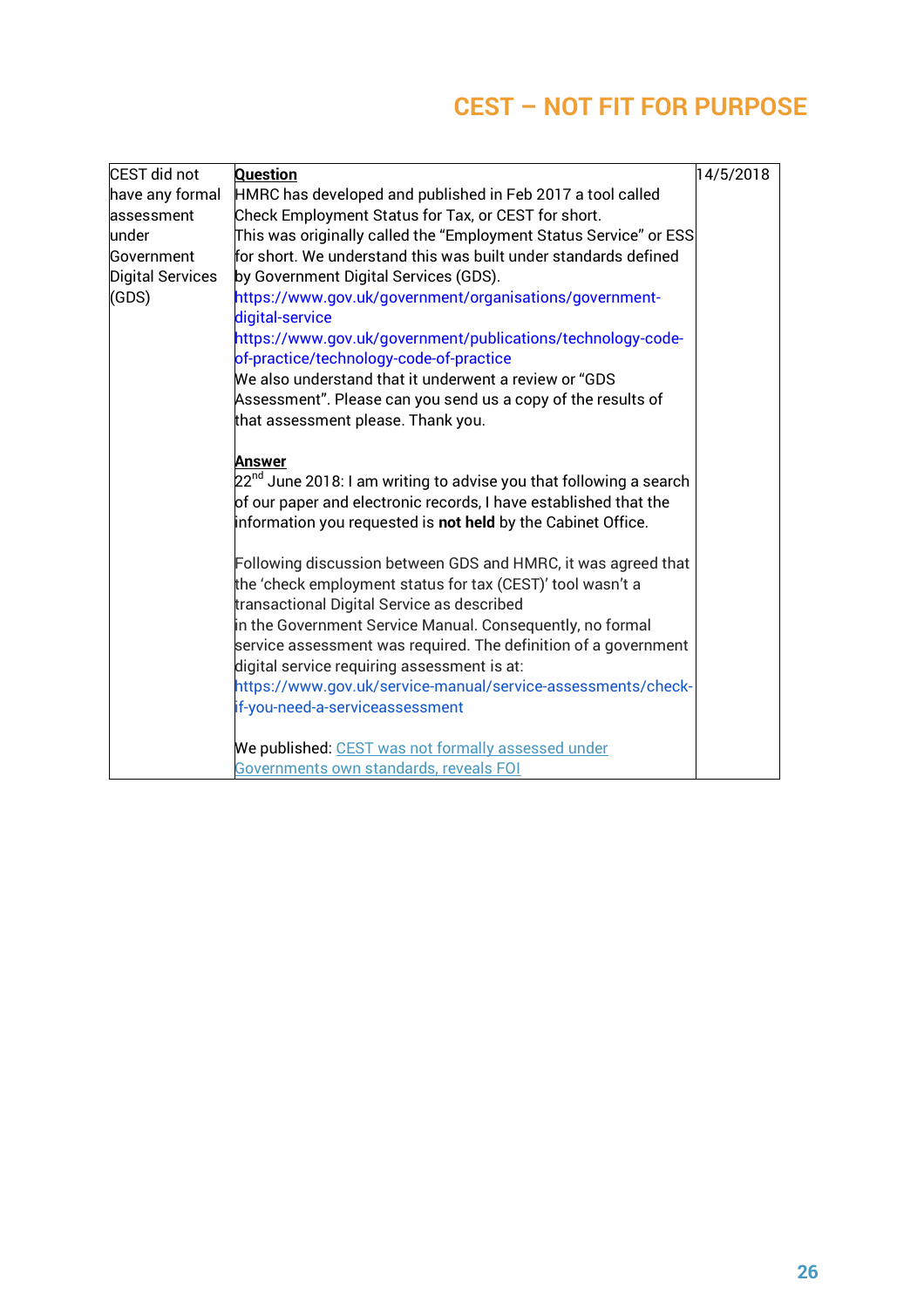# **Appendix 4: The Law on Reasonable Care and Carelessness**

These are some court cases related to reasonable care.

Cooke v HMRC [2017] UKFTT 844 (TC) [Re carelessness and reasonable approach] <http://www.bailii.org/uk/cases/UKFTT/TC/2017/TC06239.pdf>

Hicks v HMRC [2018] [re Fight about discovery and carelessness] [http://www.templetax.com/ImageLibrary/cs105\\_TC06301.pdf](http://www.templetax.com/ImageLibrary/cs105_TC06301.pdf)

Anderson v HMRC [2016] [Re carelessness] (Para 123) <http://www.bailii.org/uk/cases/UKFTT/TC/2016/TC05092.pdf>

Collis v HMRC + Hanson v HMRC: (Re reasonable care re carelessness) <http://www.bailii.org/uk/cases/UKFTT/TC/2011/TC01431.pdf> <http://www.bailii.org/uk/cases/UKFTT/TC/2012/TC02000.pdf>

Shakoor v HMRC: (Re reasonable care) <http://www.bailii.org/uk/cases/UKFTT/TC/2012/TC02208.pdf>

Anderson (Deceased) v HMRC: (Re reasonable care) http://www.bailii.org/uk/cases/UKFTT/TC/2009/TC00206.html

Blyth v Birmingham Waterworks Co: (Re reasonable care) <http://www.bailii.org/ew/cases/EWHC/Exch/1856/J65.html>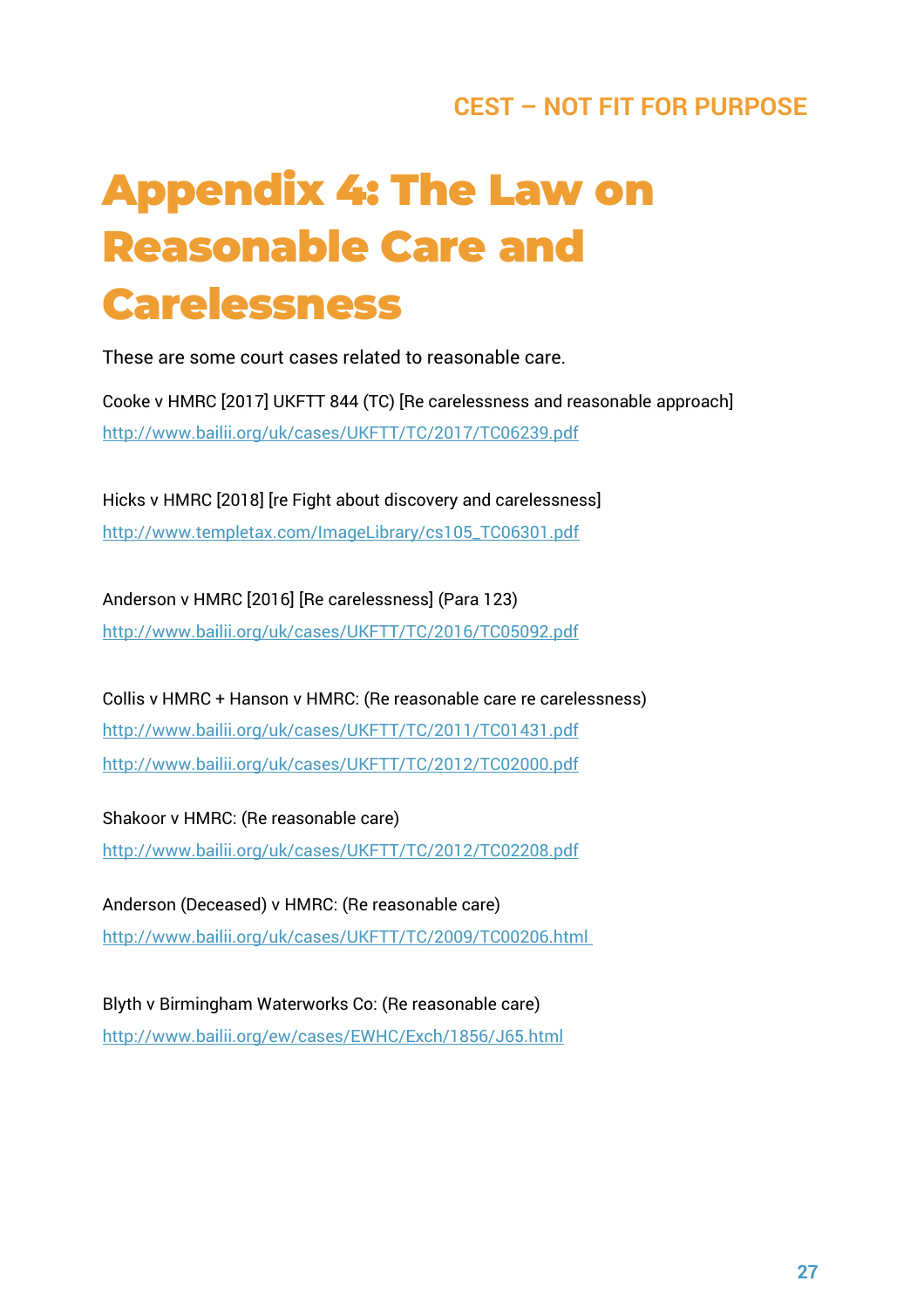# **Appendix 5: The Taxes Management Act 1970 – Section 29(4) – reasonable care**

From Cooke v HMRC: TC/2016/02608 *http://www.bailii.org/uk/cases/UKFTT/TC/2017/TC06239.html*

#### **JUDGE SARAH FALK**

#### *Section 29(4)*

40. HMRC's alternative argument was that the appellant's accountant was a person acting on the appellant's behalf, that the accountant was careless and therefore that the condition in s 29(4) was met. The appellant did not seek to argue that the accountant was not acting on his behalf, so the only question is whether there was carelessness.

41. The original version of s 29(4) referred to fraudulent or negligent conduct rather than to the under assessment being "brought about carelessly or deliberately". The wording was changed by Schedule 39 to the Finance Act 2008, which also made similar changes to language elsewhere in the legislation. The new language is slightly elaborated on by s 118(5) TMA, which states:

*"For the purposes of this Act a loss of tax or a situation is brought about carelessly by a person if the person fails to take reasonable care to avoid bringing about that loss or situation."*

42. The original language of s 29(4) was considered by the Upper Tribunal in *Colin Moore v HMRC* [\[2011\] STC 1784.](http://www.bailii.org/cgi-bin/redirect.cgi?path=/uk/cases/UKUT/TCC/2011/239.html) It was noted without disapproval that the First-tier Tribunal in that case had applied the following formulation of the test of negligence set out by Judge Berner in *Anderson v HMRC* [\[2009\] UKFTT 206](http://www.bailii.org/uk/cases/UKFTT/TC/2009/TC00159.html) at [22]:

> *"The test to be applied, in my view, is to consider what a reasonable taxpayer, exercising reasonable diligence in the completion and submission of the return, would have done."*

43. This is an objective test. Some other more recent First-tier Tribunal cases have concluded that, in the context of penalties charged under Schedule 24 to the Finance Act 2007, "carelessness" requires that the attributes and experience of the particular taxpayer should be taken into account, rather than simply considering a hypothetical reasonable taxpayer. This reflects the test applied in determining whether a reasonable excuse exists, and has been justified by the absence of any defence of reasonable excuse from Schedule 24, in contrast to the predecessor provisions: see *Martin v HMRC* [\[2014\] UKFTT 1021 \(TC\)](http://www.bailii.org/cgi-bin/redirect.cgi?path=/uk/cases/UKFTT/TC/2014/TC04117.html) at [124] to [131]. However, there is no similar justification to apply this approach to s 29(4).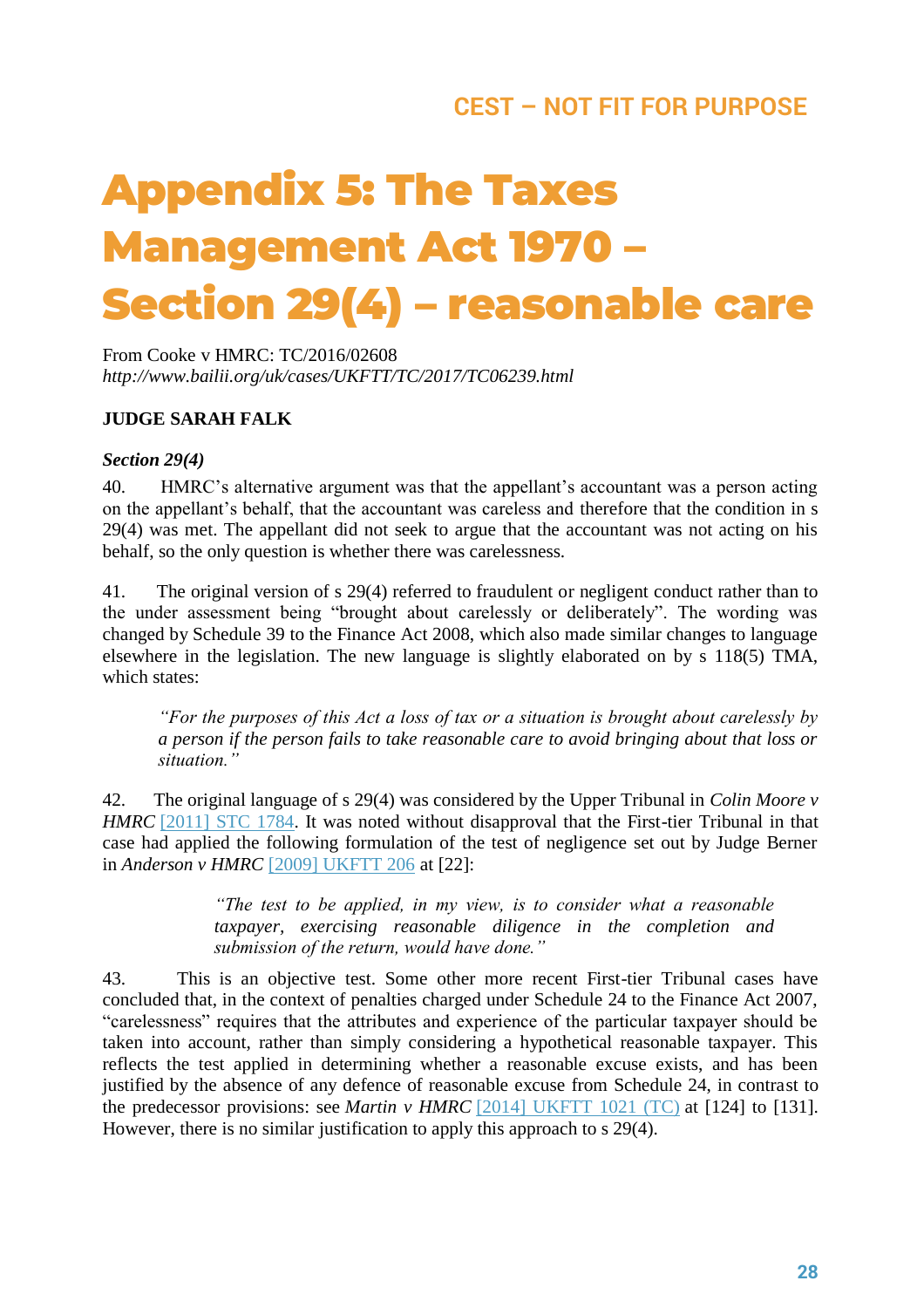44. There appears to be relatively little case law discussion of the meaning of the amended version of s 29(4). It was referred to in *Richard Atherton v HMRC* [\[2017\] UKFTT 831 \(TC\)](http://www.bailii.org/cgi-bin/redirect.cgi?path=/uk/cases/UKFTT/TC/2017/TC06226.html) as an objective test, citing *Moore* and *Anderson*, but without discussing whether the change in language has made any difference (paragraphs [130] to [132]). There is a slightly more detailed discussion in a case I decided, *Thomas Bubb v HMRC* [\[2016\] UKFTT 216](http://www.bailii.org/uk/cases/UKFTT/TC/2016/TC04992.html) at [34] to [38]. The most detailed discussion I have been able to identify is in *Alan Anderson v HMRC* [\[2016\]](http://www.bailii.org/cgi-bin/redirect.cgi?path=/uk/cases/UKFTT/TC/2016/TC05092.html)  [UKFTT 335 \(TC\),](http://www.bailii.org/cgi-bin/redirect.cgi?path=/uk/cases/UKFTT/TC/2016/TC05092.html) from paragraph [114] onwards.

45. In that discussion Judge Morgan noted at [118] that the explanatory notes to the changes made by Finance Act 2008 stated that the changes were being made to align the position with the terms used in the revised penalty regime in Schedule 24 to the Finance Act 2007, and at [119] that there was some indication in the contemporaneous materials that the new language in Schedule 24 was not intended to be materially different from the old test of negligence. However, Judge Morgan went on to say that this was not enough to conclude that the two terms were interchangeable, and referred to cases relating to Schedule 24 where the test of failure to take reasonable care had been interpreted as requiring the Tribunal to consider all the circumstances, including the position and experience of the taxpayer in question (citing *David Collis v HMRC* [\[2011\] UKFTT 588 \(TC\)a](http://www.bailii.org/cgi-bin/redirect.cgi?path=/uk/cases/UKFTT/TC/2011/TC01431.html)t [29] and *Hanson v HMRC* [\[2012\] UKFTT 314](http://www.bailii.org/cgi-bin/redirect.cgi?path=/uk/cases/UKFTT/TC/2012/TC02000.html)  [\(TC\)](http://www.bailii.org/cgi-bin/redirect.cgi?path=/uk/cases/UKFTT/TC/2012/TC02000.html) at [21]; see also *Martin* referred to at [43] above).

46. In *Alan Anderson* it was the behaviour of the taxpayer that was in question. Judge Morgan concluded at [123] that the correct approach was to assess what a reasonable hypothetical taxpayer would do in all the applicable circumstances of the actual taxpayer. This is the same approach as I took in *Bubb*. I have considered the position again and I have reached the same conclusion. I also consider that the test can be no different when one is considering the position of a person acting on behalf of the taxpayer, rather than the taxpayer himself. In my view, whilst the test is an objective one its objective nature is qualified to some extent, because it is necessary to take account of all the circumstances. The question of what is "reasonable" care cannot be decided in a vacuum. It must mean reasonable care in the circumstances.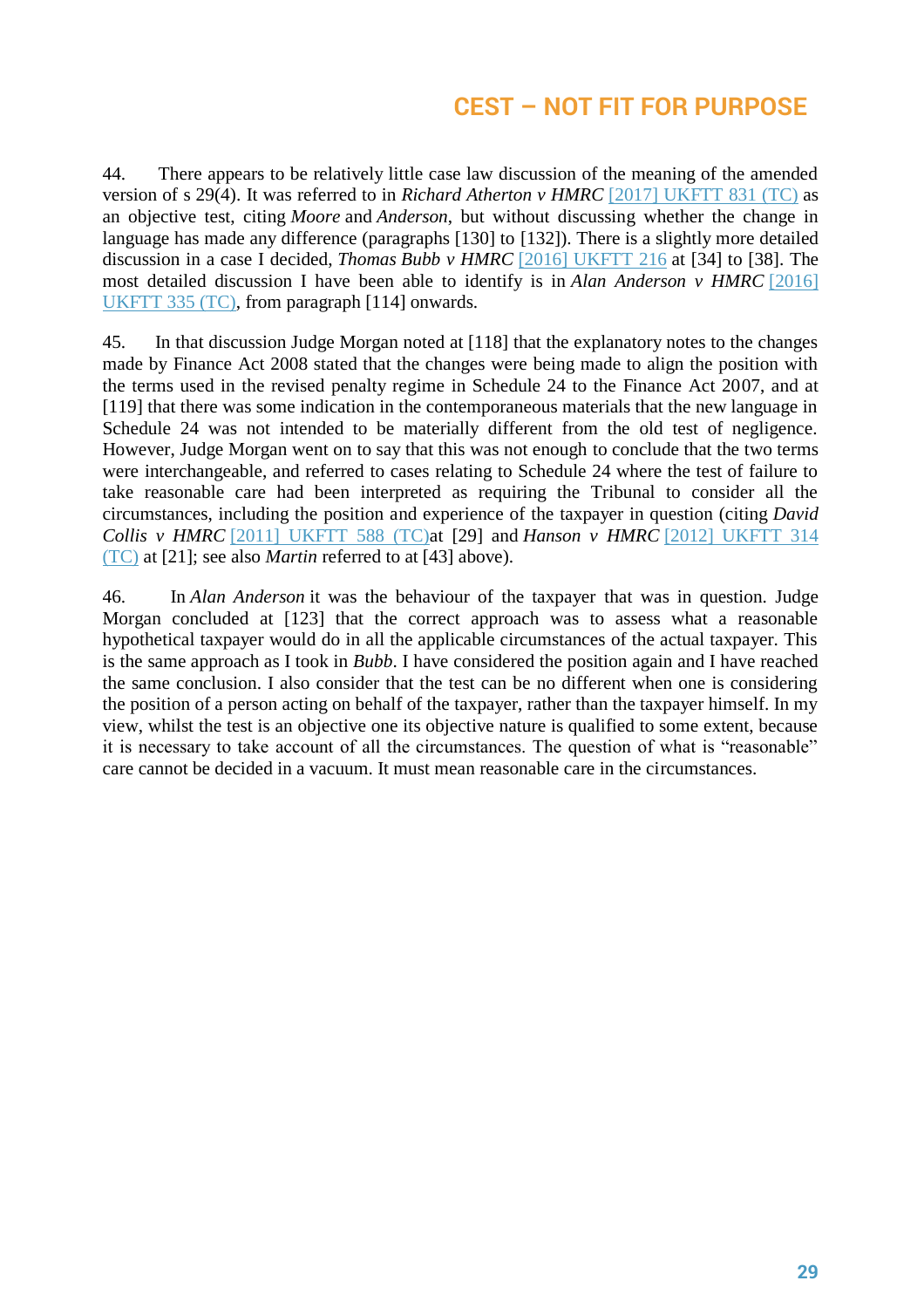# **Appendix 6: The Off-Payroll Legislation – Chapter 10 Of ITEPA**

Full text:

<https://www.legislation.gov.uk/ukpga/2017/10/schedule/1/part/2>

Snippets referred to in this paper:

#### **61N Worker treated as receiving earnings from employment**

- (1) If one of Conditions A to C is met, identify the chain of two or more persons where—
	- *(a)* the highest person in the chain is the client,
	- (b) the lowest person in the chain is the intermediary, and
	- (c) each person in the chain above the lowest makes a chain payment to the person immediately below them in the chain.

(See section 61U for cases where one of Conditions A to C is treated as being met.)

(2) In this section and sections 61O to 61S—

"chain payment" means a payment, or money's worth or any other benefit, that can reasonably be taken to be for the worker's services to the client,

"make"—

- (a) in relation to a chain payment that is money's worth, means transfer, and
- (b) in relation to a chain payment that is a benefit other than a payment or money's worth, means provide,

and

"the fee-payer" means the person in the chain immediately above the lowest.

(3) The fee-payer is treated as making to the worker, and the worker is treated as receiving, a payment which is to be treated as earnings from an employment ("the deemed direct payment"), but this is subject to subsections  $(5)$  to  $(7)$  and sections  $61T$  and  $61V$ .